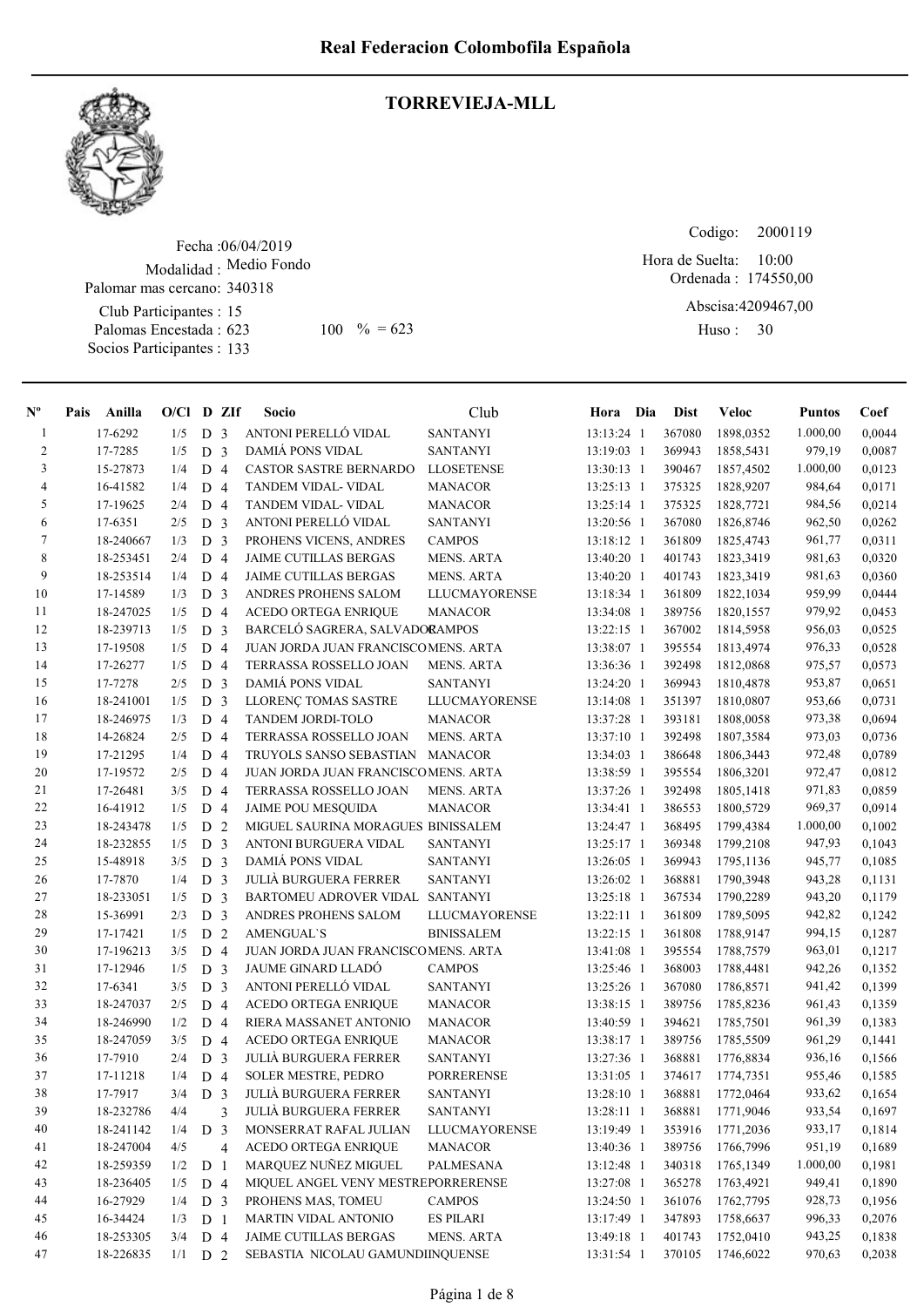| $\mathbf{N}^{\mathbf{o}}$ | Pais    | Anilla               | $O/Cl$ D ZIf |                                  |                | Socio                                             | Club                                 | Hora Dia                 | <b>Dist</b>      | <b>Veloc</b>           | <b>Puntos</b>    | Coef             |
|---------------------------|---------|----------------------|--------------|----------------------------------|----------------|---------------------------------------------------|--------------------------------------|--------------------------|------------------|------------------------|------------------|------------------|
| 48                        |         | 18-236114            | 2/4          | D <sub>4</sub>                   |                | <b>SOLER MESTRE, PEDRO</b>                        | <b>PORRERENSE</b>                    | 13:34:58 1               | 374617           | 1742,6748              | 938,20           | 0,2057           |
| 49                        |         | 17-13872             | 2/5          | D <sub>3</sub>                   |                | <b>JAUME GINARD LLADÓ</b>                         | <b>CAMPOS</b>                        | 13:31:14 1               | 368003           | 1742,1635              | 917,87           | 0,2137           |
| 50                        |         | 17-19516             | 4/5          |                                  | $\overline{4}$ | JUAN JORDA JUAN FRANCISCOMENS. ARTA               |                                      | 13:47:06 1               | 395554           | 1741,7613              | 937,71           | 0,2029           |
| 51                        |         | 18-253609            | 1/4          | D <sub>4</sub>                   |                | <b>JOSE LEBRON LINARES</b>                        | <b>MANACOR</b>                       | 13:39:49 1               | 382497           | 1740,0728              | 936,80           | 0,2140           |
| 52                        |         | 17-21476             | 2/4          | D <sub>4</sub>                   |                | <b>JOSE LEBRON LINARES</b>                        | <b>MANACOR</b>                       | 13:39:52 1               | 382497           | 1739,6771              | 936,59           | 0,2182           |
| 53                        |         | 17-10352             | 1/3          | D <sub>1</sub>                   |                | PABLO SALVA                                       | RAPIDA MENS.                         | 13:18:31 1               | 345331           | 1739,5567              | 985,50           | 0,2463           |
| 54                        |         | 16-41406             | 1/5          | D <sub>4</sub>                   |                | SALVADOR VADELL NADAL                             | <b>MANACOR</b>                       | 13:44:56 1               | 391114           | 1738,7996              | 936,12           | 0,2216           |
| 55                        |         | 17-17829             | 1/3          | D <sub>1</sub>                   |                | ORDINAS SALVA JOAN                                | <b>BINISSALEM</b>                    | 13:22:13 1               | 351597           | 1738,7143              | 985,03           | 0,2511           |
| 56                        | 17-7822 |                      | 1/5          | D <sub>3</sub>                   |                | <b>JULIÀ BURGUERA VICENS</b>                      | <b>SANTANYI</b>                      | 13:31:43 1               | 368084           | 1738,5688              | 915,98           | 0,2442           |
| 57                        |         | 18-236148            | 3/4          | D <sub>4</sub>                   |                | <b>SOLER MESTRE, PEDRO</b>                        | <b>PORRERENSE</b>                    | 13:35:29 1               | 374617           | 1738,4964              | 935,95           | 0,2442           |
| 58                        |         | 16-29283             | 2/5          | D <sub>4</sub>                   |                | MIQUEL ANGEL VENY MESTREPORRERENSE                |                                      | 13:30:25 1               | 365278           | 1735,9747              | 934,60           | 0,2549           |
| 59                        | 17-6316 |                      | 4/5          |                                  | 3              | ANTONI PERELLÓ VIDAL                              | <b>SANTANYI</b>                      | 13:31:28 1               | 367080           | 1735,8764              | 914,56           | 0,2580           |
| 60                        |         | 17-19014             | 2/5          | D <sub>4</sub>                   |                | SALVADOR VADELL NADAL                             | <b>MANACOR</b>                       | 13:45:26 1               | 391114           | 1734,9431              | 934,04           | 0,2462           |
| 61                        |         | 18-229024            | 1/5          | D <sub>2</sub>                   |                | ADRÓVER LÓPEZ JUAN CARLOBINISSALEM                |                                      | 13:29:16 1               | 363062           | 1734,9251              | 964,14           | 0,2697           |
| 62                        | 17-8062 |                      | 2/5          | D <sub>3</sub>                   |                | <b>JULIÀ BURGUERA VICENS</b>                      | <b>SANTANYI</b>                      | 13:32:20 1               | 368084           | 1733,5196              | 913,32           | 0,2704           |
| 63                        |         | 17-19520             | 5/5          |                                  | 4              | JUAN JORDA JUAN FRANCISCOMENS. ARTA               |                                      | 13:48:14 1               | 395554           | 1733,1123              | 933,05           | 0,2557           |
| 64                        |         | 17-17594             | 1/4          | D <sub>2</sub>                   |                | <b>MATEO TERRASSA COSTA</b>                       | <b>BINISSALEM</b>                    | 13:27:10 1               | 359028           | 1733,0394              | 963,10           | 0,2861           |
| 65                        |         | 17-19195             | 3/5          | D <sub>4</sub>                   |                | SALVADOR VADELL NADAL                             | <b>MANACOR</b>                       | 13:46:08 1               | 391114           | 1729,5725              | 931,15           | 0,2668           |
| 66                        |         | 18-233189            | 1/3          | D <sub>3</sub>                   |                | LLUC LLADÓ SERVERA                                | <b>SANTANYI</b>                      | 13:32:24 1               | 366758           | 1726,7326              | 909,74           | 0,2889           |
| 67                        | 17-7806 |                      | 3/5          | D <sub>3</sub>                   |                | <b>JULIÀ BURGUERA VICENS</b>                      | <b>SANTANYI</b>                      | 13:33:11 1               | 368084           | 1726,6078              | 909,68           | 0,2922           |
| 68                        |         | 16-16104             | 1/3          | D <sub>1</sub>                   |                | <b>LLADO BONET JOSE</b>                           | <b>LA DEPORTIVA</b>                  | 13:19:05 1               | 342869           | 1722,2386              | 975,69           | 0,3183           |
| 69                        |         | 17-34146             | 2/5          | D <sub>4</sub>                   |                | <b>JAIME POU MESQUIDA</b>                         | <b>MANACOR</b>                       | 13:44:30 1               | 386553           | 1721,8396              | 926,99           | 0,2865           |
| 70                        | 17-7515 |                      | 1/3          | D <sub>4</sub>                   |                | ANTONI BLANCH ALCINA                              | <b>SANTANYI</b>                      | 13:35:27 1               | 370630           | 1720,2599              | 926,14           | 0,3032           |
| 71                        |         | 13-35827             | 4/5          |                                  | $\overline{4}$ | TERRASSA ROSSELLO JOAN                            | <b>MENS. ARTA</b>                    | 13:48:13 1               | 392498           | 1719,8481              | 925,91           | 0,2904           |
| 72                        |         | 18-260285            | 1/5          | D <sub>2</sub>                   |                | DERBY MALLORCA SAMI                               | DERBY MALLORCA                       | 13:33:51 1               | 367525           | 1718,6112              | 955,08           | 0,3145           |
| 73                        |         | 18-260233            | 2/5          | D <sub>2</sub>                   |                | DERBY MALLORCA SAMI                               | <b>DERBY MALLORCA</b>                | 13:33:53 1               | 367525           | 1718,3433              | 954,93           | 0,3188           |
| 74                        |         | 15-27849             | 2/4          | D <sub>4</sub>                   |                | CASTOR SASTRE BERNARDO                            | <b>LLOSETENSE</b>                    | 13:47:15 1               | 390467           | 1718,2266              | 925,04           | 0,3042           |
| 75                        |         | 18-239711            | 2/5          | D <sub>3</sub>                   |                | BARCELÓ SAGRERA, SALVADORAMPOS                    |                                      | 13:33:54 1               | 367002           | 1715,7644              | 903,96           | 0,3280           |
| 76                        |         | 18-254712            | 1/1          | D <sub>4</sub>                   |                | PEDRO GINARD NICOLAU                              | <b>MENS. ARTA</b>                    | 13:53:50 1               | 401157           | 1715,5681              | 923,61           | 0,3041           |
| 77                        |         | 17-28572             | 1/5          | D 2                              |                | TANDEM ABRINES - CAMPOS                           | <b>LLOSETENSE</b>                    | 13:33:17 1               | 365386           | 1713,1484              | 952,04           | 0,3383           |
| 78                        |         | 18-232819            | 2/5          | D <sub>3</sub>                   |                | ANTONI BURGUERA VIDAL                             | <b>SANTANYI</b>                      | 13:36:05 1               | 369348           | 1709,2850              | 900,55           | 0,3390           |
| 79                        |         | 18-245164            | 2/5          | D <sub>2</sub>                   |                | ADRÓVER LÓPEZ JUAN CARLOBINISSALEM                |                                      | 13:32:25 1               | 363062           | 1709,1973              | 949,85           | 0,3493           |
| 80                        | 17-7679 |                      | 3/5          | D <sub>3</sub>                   |                | ANTONI BURGUERA VIDAL                             | <b>SANTANYI</b>                      | 13:36:06 1               | 369348           | 1709,1532              | 900,48           | 0,3477           |
| 81                        | 17-6322 |                      | 5/5          |                                  | 3              | ANTONI PERELLÓ VIDAL                              | <b>SANTANYI</b>                      | 13:35:26 1               | 367080           | 1703,9146              | 897,72           | 0,3542           |
| 82                        |         | 18-255817            | 1/4          | D <sub>2</sub>                   |                | PERELLO PUJADAS CRISTOBALLLOSETENSE               |                                      | 13:35:53 1               | 367599           | 1702,7669              | 946,27           | 0,3581           |
| 83                        |         | 17-14056             | 1/5          | D <sub>1</sub>                   |                | <b>MARINA GIL</b>                                 | <b>PALMESANA</b>                     | 13:23:04 1               | 345660           | 1702,1996              | 964,34           | 0,3854           |
| 84                        |         | 18-240202            | 1/4          | D <sub>3</sub>                   |                | <b>GERMANS LLULL</b>                              | <b>LLUCMAYORENSE</b>                 | 13:30:34 1               | 357967           | 1700,0174              | 895,67           | 0,3767           |
| 85                        |         | 15-47422             | 1/5          | D <sub>3</sub>                   |                | <b>JOAN VERGER PIZA</b>                           | <b>BINISSALEM</b>                    | 13:29:40 1               | 355779           | 1696,8792              | 894,01           | 0,3835           |
| 86                        |         | 17-11185             | 4/4          |                                  | 4              | SOLER MESTRE, PEDRO                               | <b>PORRERENSE</b>                    | 13:40:55 1               | 374617           | 1695,7390              | 912,93           | 0,3685           |
| 87                        |         | 16-25335             | 4/5          |                                  | 3              | <b>JULIÀ BURGUERA VICENS</b>                      | <b>SANTANYI</b>                      | 13:37:18 1               | 368084           | 1693,8978              | 892,44           | 0,3794           |
| 88                        |         | 17-11677             | 1/2          | D <sub>4</sub>                   |                | GONZALEZ SITJAR JOSE MANUPDRRERENSE               |                                      | 13:38:33 1               | 370128           | 1693,5621              | 911,76           | 0,3816           |
| 89                        |         | 18-260549            | 1/4          | D <sub>1</sub>                   |                | MONTSERRAT PUJOL JUAN                             | <b>LA DEPORTIVA</b>                  | 13:24:37 1               | 346517           | 1693,4935              | 959,41           | 0,4123           |
| 90                        |         | 17-19710             | 3/4          | D <sub>4</sub>                   |                | TANDEM VIDAL- VIDAL                               | <b>MANACOR</b>                       | 13:41:48 1               | 375325           | 1692,1776              | 911,02           | 0,3849           |
| 91                        |         | 17-21528             | 2/4          | D <sub>4</sub>                   |                | TRUYOLS SANSO SEBASTIAN                           | <b>MANACOR</b>                       | 13:48:30 1               | 386648           | 1692,1138              | 910,98           | 0,3778           |
| 92<br>93                  |         | 16-25342<br>17-35273 | 5/5<br>1/5   | D <sub>2</sub>                   | 3              | <b>JULIÀ BURGUERA VICENS</b><br>LLUC LLABRES DEYA | <b>SANTANYI</b><br><b>BINISSALEM</b> | 13:37:32 1<br>13:33:38 1 | 368084<br>359735 | 1692,0809<br>1683,8898 | 891,49<br>935,78 | 0,4012<br>0,4150 |
| 94                        |         | 17-19402             | 1/2          | D <sub>4</sub>                   |                | DOMINGO SUREDA CABRER                             | <b>MANACOR</b>                       | 13:47:41 1               | 383089           | 1682,5518              | 905,83           | 0,3939           |
| 95                        |         | 17-21262             | 3/4          | D <sub>4</sub>                   |                | TRUYOLS SANSO SEBASTIAN                           | <b>MANACOR</b>                       | 13:49:58 1               | 386648           | 1681,3219              | 905,17           | 0,3944           |
| 96                        |         | 17-31162             | 1/4          | D <sub>2</sub>                   |                | <b>SERVERA BORDOY JOSE</b>                        | A. POLLESINA                         | 13:49:32 1               | 385762           | 1680,6361              | 933,97           | 0,3995           |
| 97                        |         | 18-255719            | 3/4          | D <sub>4</sub>                   |                | CASTOR SASTRE BERNARDO                            | <b>LLOSETENSE</b>                    | 13:52:28 1               | 390467           | 1679,6688              | 904,28           | 0,3987           |
| 98                        | 17-7723 |                      | 1/3          | D <sub>3</sub>                   |                | ANTONI SERRA BONET                                | <b>SANTANYI</b>                      | 13:38:51 1               | 367562           | 1679,5156              | 884,87           | 0,4280           |
| 99                        |         | 18-238848            | 3/5          | D <sub>3</sub>                   |                | JAUME GINARD LLADÓ                                | <b>CAMPOS</b>                        | 13:39:13 1               | 368003           | 1678,7182              | 884,45           | 0,4318           |
| 100                       |         | 17-20824             | 1/4          | D <sub>4</sub>                   |                | VADELL FUSTER BUENAVENTUMANACOR                   |                                      | 13:54:40 1               | 393669           | 1677,5668              | 903,15           | 0,4077           |
| 101                       | 17-780  |                      | 1/4          | D <sub>1</sub>                   |                | JAUME OLIVER ANTONIA                              | LA DEPORTIVA                         | 13:27:50 1               | 348612           | 1677,3633              | 950,27           | 0,4650           |
| 102                       |         | 17-17475             | 2/5          | D <sub>2</sub>                   |                | <b>AMENGUAL'S</b>                                 | <b>BINISSALEM</b>                    | 13:35:47 1               | 361808           | 1676,7189              | 931,80           | 0,4525           |
| 103                       |         | 17-30970             | 1/3          | D <sub>2</sub>                   |                | MUNTANER ORELL JOSE                               | A. POLLESINA                         | 13:49:15 1               | 384241           | 1676,0785              | 931,44           | 0,4303           |
| 104                       |         | 17-19713             | 4/4          |                                  | 4              | TANDEM VIDAL- VIDAL                               | <b>MANACOR</b>                       | 13:44:02 1               | 375325           | 1675,3087              | 901,94           | 0,4448           |
| 105                       |         | 16-31742             | 1/4          | D 2                              |                | TORRES CERDA SEBASTIAN                            | A. POLLESINA                         | 13:50:14 1               | 385470           | 1674,2580              | 930,43           | 0,4372           |
| 106                       |         | 16-28803             | 1/4          | D <sub>4</sub>                   |                | GORNALS FERRER MIGUEL ANGERRERENSE                |                                      | 13:39:51 1               | 367167           | 1670,0796              | 899,12           | 0,4634           |
| 107                       |         | 17-15091             |              |                                  |                | <b>BERNAT BONET</b>                               | <b>LLUCMAYORENSE</b>                 |                          | 354594           | 1668,9394              |                  |                  |
| 108                       |         | 18-237817            | 1/5<br>2/4   | D <sub>3</sub><br>D <sub>4</sub> |                | GORNALS FERRER MIGUEL ANGERRERENSE                |                                      | 13:32:28 1<br>13:40:02 1 | 367167           | 1668,6881              | 879,29<br>898,37 | 0,4844<br>0,4721 |
| 109                       |         | 18-245831            | 2/4          | D <sub>4</sub>                   |                | VADELL FUSTER BUENAVENTUMANACOR                   |                                      | 13:56:08 1               | 393669           | 1667,1471              | 897,54           | 0,4444           |
| 110                       |         | 16-31085             | 2/4          | D <sub>2</sub>                   |                | <b>SERVERA BORDOY JOSE</b>                        | A. POLLESINA                         | 13:51:47 1               | 385762           | 1664,3216              | 924,91           | 0,4577           |
| 111                       |         | 17-30674             | 2/4          | D <sub>2</sub>                   |                | TORRES CERDA SEBASTIAN                            | A. POLLESINA                         | 13:52:08 1               | 385470           | 1660,5543              | 922,81           | 0,4622           |
| 112                       |         | 16-23476             | 1/2          | D <sub>2</sub>                   |                | TORRES LUQUE CRISTOBAL                            | A. POLLESINA                         | 13:53:44 1               | 387945           | 1659,7761              | 922,38           | 0,4634           |
| 113                       |         | 16-41969             | 3/5          | D 4                              |                | <b>JAIME POU MESQUIDA</b>                         | <b>MANACOR</b>                       | 13:53:02 1               | 386553           | 1658,7884              | 893,04           | 0,4692           |
| 114                       |         | 16-31746             | $3/4$ D 2    |                                  |                | TORRES CERDA SEBASTIAN                            | A. POLLESINA                         | 13:52:31 1               | 385470           | 1657,8166              | 921,29           | 0,4747           |
|                           |         |                      |              |                                  |                |                                                   |                                      |                          |                  |                        |                  |                  |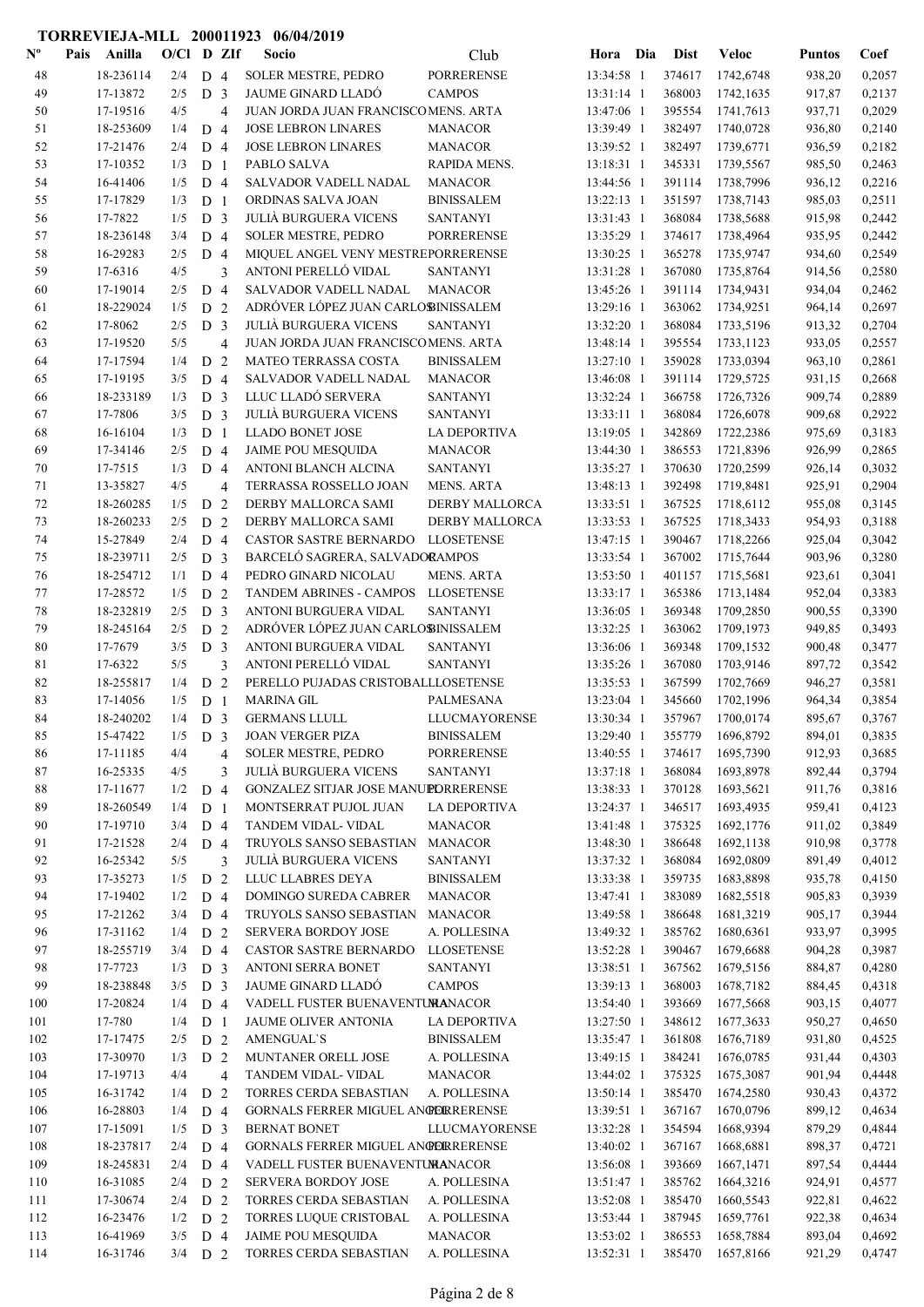| $\mathbf{N}^{\mathbf{o}}$ | Pais | Anilla                 | $O/CI$ D ZIf |                                  |                | Socio                                                              | Club                                     | Hora                     | Dia | <b>Dist</b>      | <b>Veloc</b>           | <b>Puntos</b>    | Coef             |
|---------------------------|------|------------------------|--------------|----------------------------------|----------------|--------------------------------------------------------------------|------------------------------------------|--------------------------|-----|------------------|------------------------|------------------|------------------|
| 115                       |      | 18-238395              | 1/4          | D <sub>3</sub>                   |                | SASTRE GONZALEZ ANGEL                                              | <b>CAMPOS</b>                            | 13:40:15 1               |     | 364854           | 1656,5448              | 872,76           | 0,5059           |
| 116                       |      | 18-247044              | 5/5          |                                  | $\overline{4}$ | <b>ACEDO ORTEGA ENRIQUE</b>                                        | <b>MANACOR</b>                           | 13:55:47 1               |     | 389756           | 1653,0261              | 889,94           | 0,4777           |
| 117                       |      | 17-13436               | 3/3          | D <sub>3</sub>                   |                | ANDRES PROHENS SALOM                                               | <b>LLUCMAYORENSE</b>                     | 13:39:20 1               |     | 361809           | 1649,5851              | 869,10           | 0,5191           |
| 118                       |      | 15-34936               | 3/5          | D <sub>4</sub>                   |                | MIQUEL ANGEL VENY MESTREPORRERENSE                                 |                                          | 13:41:39 1               |     | 365278           | 1647,9946              | 887,23           | 0,5185           |
| 119                       |      | 17-11934               | 4/5          |                                  | $\overline{4}$ | MIQUEL ANGEL VENY MESTREPORRERENSE                                 |                                          | 13:41:40 1               |     | 365278           | 1647,8707              | 887,16           | 0,5229           |
| 120                       |      | 14-34723<br>18-240085  | 1/4<br>2/5   | D <sub>3</sub>                   |                | GINARD GINARD, JULIÀ<br><b>BERNAT BONET</b>                        | <b>CAMPOS</b><br><b>LLUCMAYORENSE</b>    | 13:39:45 1<br>13:35:27 1 |     | 361764<br>354594 | 1646,2526<br>1645,8297 | 867,34           | 0,5324<br>0,5477 |
| 121<br>122                |      | 17-7769                | 2/3          | D <sub>3</sub><br>D <sub>3</sub> |                | ANTONI SERRA BONET                                                 | <b>SANTANYI</b>                          | 13:43:40 1               |     | 367562           | 1643,3472              | 867,12<br>865,81 | 0,5328           |
| 123                       |      | 18-245209              | 3/5          | D <sub>2</sub>                   |                | ADRÓVER LÓPEZ JUAN CARLOBINISSALEM                                 |                                          | 13:41:21 1               |     | 363062           | 1640,2169              | 911,51           | 0,5438           |
| 124                       |      | 17-34195               | 4/5          |                                  | $\overline{4}$ | <b>JAIME POU MESQUIDA</b>                                          | <b>MANACOR</b>                           | 13:55:42 1               |     | 386553           | 1640,0212              | 882,94           | 0,5149           |
| 125                       |      | 17-20288               | 2/3          | D 4                              |                | TANDEM JORDI-TOLO                                                  | <b>MANACOR</b>                           | 13:59:46 1               |     | 393181           | 1639,8485              | 882,84           | 0,5103           |
| 126                       |      | 17-15240               | 3/5          | D <sub>3</sub>                   |                | <b>BERNAT BONET</b>                                                | <b>LLUCMAYORENSE</b>                     | 13:36:15 1               |     | 354594           | 1639,7410              | 863,91           | 0,5704           |
| 127                       |      | 16-12190               | 1/4          | D <sub>2</sub>                   |                | ANTONIO JAUME MAHINDO                                              | <b>BINISSALEM</b>                        | 13:42:08 1               |     | 363940           | 1638,3854              | 910,49           | 0,5601           |
| 128                       |      | 16-41743               | 1/4          | D <sub>4</sub>                   |                | CRUELLAS ROSELLO JULIAN                                            | <b>MANACOR</b>                           | 13:48:29 1               |     | 374082           | 1637,2398              | 881,44           | 0,5492           |
| 129                       |      | 18-243454              | 2/5          | D <sub>2</sub>                   |                | MIGUEL SAURINA MORAGUES BINISSALEM                                 |                                          | 13:45:13 1               |     | 368495           | 1636,1800              | 909,27           | 0,5619           |
| 130                       |      | 16-26797               | 2/3          | D <sub>3</sub>                   |                | LLUC LLADÓ SERVERA                                                 | <b>SANTANYI</b>                          | 13:44:13 1               |     | 366758           | 1635,7303              | 861,80           | 0,5690           |
| 131                       |      | 18-255837              | 2/4          | D <sub>2</sub>                   |                | PERELLO PUJADAS CRISTOBALLLOSETENSE                                |                                          | 13:45:25 1               |     | 367599           | 1630,7534              | 906,25           | 0,5720           |
| 132                       |      | 17-20071               | 3/3          | D <sub>4</sub>                   |                | TANDEM JORDI-TOLO                                                  | <b>MANACOR</b>                           | 14:01:28 1               |     | 393181           | 1628,3034              | 876,63           | 0,5389           |
| 133                       |      | 17-17733               | 3/5          | D <sub>2</sub>                   |                | <b>AMENGUAL'S</b>                                                  | <b>BINISSALEM</b>                        | 13:42:22 1               |     | 361808           | 1627,0784              | 904,21           | 0,5900           |
| 134                       |      | 16-27940               | 2/4          | D <sub>3</sub>                   |                | PROHENS MAS, TOMEU                                                 | <b>CAMPOS</b>                            | 13:41:56 1               |     | 361076           | 1626,9570              | 857,17           | 0,5957           |
| 135                       |      | 15-44549               | 1/4          | D <sub>1</sub>                   |                | TORCUATO VILCHEZ VILCHEZ ES PILARI                                 |                                          | 13:33:41 1               |     | 347604           | 1626,7249              | 921,58           | 0,6234           |
| 136                       |      | 17-35525               | 2/4          | D <sub>1</sub>                   |                | TORCUATO VILCHEZ VILCHEZ ES PILARI                                 |                                          | 13:33:45 1               |     | 347604           | 1626,2175              | 921,29           | 0,6280           |
| 137                       |      | 18-245233              | 4/5          |                                  | $\overline{2}$ | ADRÓVER LÓPEZ JUAN CARLOBINISSALEM                                 |                                          | 13:43:26 1               |     | 363062           | 1624,9232              | 903,01           | 0,6057           |
| 138<br>139                |      | 17-13265<br>17-23980   | 1/4<br>5/5   | D <sub>3</sub>                   |                | <b>SASTRE BARBERO, LAURE</b><br>MIQUEL ANGEL VENY MESTREPORRERENSE | <b>CAMPOS</b>                            | 13:43:09 1<br>13:45:19 1 |     | 361869<br>365278 | 1621,6402<br>1621,1761 | 854,37           | 0,6121<br>0,6108 |
| 140                       |      | 18-239603              | 3/5          | D <sub>3</sub>                   | $\overline{4}$ | BARCELÓ SAGRERA, SALVADORAMPOS                                     |                                          | 13:46:34 1               |     | 367002           | 1619,8411              | 872,79<br>853,43 | 0,6123           |
| 141                       |      | 18-240053              | 4/5          |                                  | 3              | <b>BERNAT BONET</b>                                                | <b>LLUCMAYORENSE</b>                     | 13:39:04 1               |     | 354594           | 1618,6579              | 852,80           | 0,6383           |
| 142                       |      | 17-1212                | 1/3          | D <sub>2</sub>                   |                | SEBASTIA QUETGLAS GAMUNDINQUENSE                                   |                                          | 13:50:49 1               |     | 373336           | 1617,4569              | 898,86           | 0,6105           |
| 143                       |      | 18-231894              | 1/4          | D <sub>3</sub>                   |                | LLORENÇ PERELLÓ VIDAL                                              | <b>SANTANYI</b>                          | 13:44:57 1               |     | 363757           | 1617,0571              | 851,96           | 0,6310           |
| 144                       |      | 15-47423               | 2/5          | D <sub>3</sub>                   |                | <b>JOAN VERGER PIZA</b>                                            | <b>BINISSALEM</b>                        | 13:40:01 1               |     | 355779           | 1617,0548              | 851,96           | 0,6497           |
| 145                       |      | 18-253601              | 3/4          | D <sub>4</sub>                   |                | <b>JOSE LEBRON LINARES</b>                                         | <b>MANACOR</b>                           | 13:56:50 1               |     | 382497           | 1615,0471              | 869,49           | 0,6085           |
| 146                       |      | 17-17225               | 1/4          | D <sub>2</sub>                   |                | AMIR HESSAM ARBABAN                                                | <b>BINISSALEM</b>                        | 13:43:38 1               |     | 360845           | 1613,5564              | 896,70           | 0,6494           |
| 147                       |      | 17-33439               | 1/5          | D <sub>1</sub>                   |                | TANDEM VILCHEZ SANCHEZ                                             | <b>LLOSETENSE</b>                        | 13:34:58 1               |     | 346772           | 1613,1431              | 913,89           | 0,6804           |
| 148                       |      | 18-238350              | 2/4          | D <sub>3</sub>                   |                | SASTRE GONZALEZ ANGEL                                              | <b>CAMPOS</b>                            | 13:46:12 1               |     | 364854           | 1612,9708              | 849,81           | 0,6511           |
| 149                       |      | 16-27625               | 2/5          | D <sub>1</sub>                   |                | TANDEM VILCHEZ SANCHEZ                                             | <b>LLOSETENSE</b>                        | 13:35:04 1               |     | 346772           | 1612,3931              | 913,46           | 0,6897           |
| 150                       |      | 17-33411               | 3/5          | D <sub>1</sub>                   |                | TANDEM VILCHEZ SANCHEZ                                             | <b>LLOSETENSE</b>                        | 13:35:05 1               |     | 346772           | 1612,2681              | 913,39           | 0,6943           |
| 151                       |      | 16-24413               | 4/5          |                                  | $\overline{2}$ | <b>AMENGUAL'S</b>                                                  | <b>BINISSALEM</b>                        | 13:44:27 1               |     | 361808           | 1611,9759              | 895,82           | 0,6699           |
| 152                       |      | 17-2376                | 2/5          | D <sub>2</sub>                   |                | LLUC LLABRES DEYA                                                  | <b>BINISSALEM</b>                        | 13:43:32 1               |     | 359735           | 1609,3126              | 894,34           | 0,6782           |
| 153                       |      | 18-231829              | 2/4          | D <sub>3</sub>                   |                | LLORENÇ PERELLÓ VIDAL                                              | <b>SANTANYI</b>                          | 13:46:03 1               |     | 363757           | 1609,1882              | 847,81           | 0,6751           |
| 154                       |      | 18-227079              | 1/4          | D <sub>2</sub>                   |                | PEDRO REYNES SOCIAS                                                | <b>BINISSALEM</b>                        | 13:53:19 1               |     | 375420           | 1609,0578              | 894,20           | 0,6584           |
| 155                       |      | 17-31088               | 3/4          | D 2                              |                | <b>SERVERA BORDOY JOSE</b>                                         | A. POLLESINA                             | 13:59:59 1               |     | 385762           | 1607,4533              | 893,30           | 0,6449           |
| 156                       |      | 18-260061              | 1/3          | D <sub>1</sub>                   |                | <b>GABRIEL SORELL SALVA</b>                                        | <b>ES PILARI</b>                         | 13:35:42 1               |     | 346615           | 1606,9309              | 910,37           | 0,7224           |
| 157                       |      | 18-243870<br>17-342    | 1/4          | D <sub>2</sub>                   |                | ANDONOV HRISTOW<br>MONTSERRAT PUJOL JUAN                           | <b>BINISSALEM</b><br><b>LA DEPORTIVA</b> | 13:53:31 1               |     | 375088<br>346517 | 1606,2579              | 892,64           | 0,6719           |
| 158<br>159                |      | 18-240301              | 2/4<br>2/4   | D <sub>1</sub><br>D <sub>3</sub> |                | <b>GERMANS LLULL</b>                                               | <b>LLUCMAYORENSE</b>                     | 13:36:18 1<br>13:43:32 1 |     | 357967           | 1602,0203<br>1601,4032 | 907,59<br>843,71 | 0,7319<br>0,7130 |
| 160                       |      | 14-36139               | 1/2          | D <sub>2</sub>                   |                | <b>SALAS LLADO MIGUEL</b>                                          | A. POLLESINA                             | 14:03:09 1               |     | 388779           | 1598,9266              | 888,57           | 0,6606           |
| 161                       |      | 18-234554              | 1/5          | D <sub>1</sub>                   |                | PEDRO BLANCO                                                       | RAPIDA MENS.                             | 13:35:37 1               |     | 344391           | 1597,2374              | 904,88           | 0,7504           |
| 162                       |      | 18-260011              | 1/2          | D 2                              |                | PEREZ LOPEZ AGUSTIN                                                | <b>ES PILARI</b>                         | 13:37:05 1               |     | 346685           | 1597,0134              | 887,50           | 0,7501           |
| 163                       |      | 17-9576                | 2/5          | D <sub>1</sub>                   |                | PEDRO BLANCO                                                       | RAPIDA MENS.                             | 13:35:40 1               |     | 344391           | 1596,8671              | 904,67           | 0,7597           |
| 164                       |      | 15-47531               | 1/2          | D <sub>1</sub>                   |                | <b>MIQUEL MIR PASTOR</b>                                           | PALMESANA                                | 13:37:04 1               |     | 346611           | 1596,7951              | 904,63           | 0,7595           |
| 165                       |      | 16-12309               | 4/5          |                                  | 3              | DAMIÁ PONS VIDAL                                                   | <b>SANTANYI</b>                          | 13:51:51 1               |     | 369943           | 1595,6135              | 840,66           | 0,7159           |
| 166                       |      | 16-37284               | 2/4          | D <sub>2</sub>                   |                | AMIR HESSAM ARBABAN                                                | <b>BINISSALEM</b>                        | 13:46:19 1               |     | 360845           | 1594,4252              | 886,06           | 0,7384           |
| 167                       |      | 17-2343                | 3/5          | D 2                              |                | LLUC LLABRES DEYA                                                  | <b>BINISSALEM</b>                        | 13:46:10 1               |     | 359735           | 1590,5748              | 883,92           | 0,7452           |
| 168                       |      | 18-239785              | 1/5          | D <sub>3</sub>                   |                | PROHENS VICENS, TOMEU                                              | <b>CAMPOS</b>                            | 13:47:21 1               |     | 361507           | 1590,0902              | 837,75           | 0,7459           |
| 169                       |      | 17-14986               | 1/4          | D <sub>3</sub>                   |                | <b>SERVER RIGO JAIME</b>                                           | LLUCMAYORENSE                            | 13:43:43 1               |     | 355293           | 1588,1383              | 836,72           | 0,7635           |
| 170                       |      | 17-31909               | 1/4          | D <sub>2</sub>                   |                | <b>VALENTIN LUCESCU</b>                                            | A. POLLESINA                             | $14:03:43$ 1             |     | 386602           | 1586,2764              | 881,53           | 0,7058           |
| 171                       |      | 18-259482              | 1/5          | D <sub>1</sub>                   |                | <b>BOSCH MIR JUAN</b>                                              | <b>ES PILARI</b>                         | 13:40:11 1               |     | 349208           | 1585,9874              | 898,50           | 0,7860           |
| 172                       |      | 18-243811              | 2/4          | D <sub>2</sub>                   |                | ANDONOV HRISTOW                                                    | <b>BINISSALEM</b>                        | 13:56:49 1               |     | 375088           | 1583,8750              | 880,20           | 0,7360           |
| 173                       |      | 18-259430<br>18-259302 | 2/5          | D <sub>1</sub>                   |                | <b>BOSCH MIR JUAN</b><br>SASTRE SANNA PABLO                        | <b>ES PILARI</b><br><b>ES PILARI</b>     | 13:40:40 1               |     | 349208<br>345784 | 1582,5136              | 896,53           | 0,7952<br>0,8077 |
| 174<br>175                |      | 18-241288              | 1/5<br>1/4   | D <sub>1</sub><br>D <sub>3</sub> |                | MIQUEL ANGEL OLLER                                                 | <b>LLUCMAYORENSE</b>                     | 13:38:31 1<br>13:44:50 1 |     | 355661           | 1582,4148<br>1581,8873 | 896,48<br>833,43 | 0,7898           |
| 176                       |      | 18-241271              | 2/4          | D <sub>3</sub>                   |                | MIQUEL ANGEL OLLER                                                 | LLUCMAYORENSE                            | 13:44:52 1               |     | 355661           | 1581,6528              | 833,31           | 0,7943           |
| 177                       |      | 17-11831               | 1/5          | D <sub>2</sub>                   |                | TONI PUJOL CALAFELL                                                | <b>PORRERENSE</b>                        | 13:42:18 1               |     | 351536           | 1581,3585              | 878,80           | 0,8082           |
| 178                       |      | 18-260077              | 2/3          | D <sub>1</sub>                   |                | PABLO SALVA                                                        | RAPIDA MENS.                             | 13:38:34 1               |     | 345331           | 1579,9802              | 895,10           | 0,8274           |
| 179                       |      | 17-33507               | 4/5          |                                  | $\overline{1}$ | TANDEM VILCHEZ SANCHEZ                                             | <b>LLOSETENSE</b>                        | 13:39:56 1               |     | 346772           | 1576,7142              | 893,25           | 0,8286           |
| 180                       |      | 16-16857               | 1/2          | D <sub>1</sub>                   |                | <b>SEGUI FEMENIAS JORGE</b>                                        | LA DEPORTIVA                             | 13:39:10 1               |     | 345410           | 1576,0152              | 892,85           | 0,8365           |
| 181                       |      | 17-437                 | $2/3$ D 1    |                                  |                | LLADO BONET JOSE                                                   | <b>LA DEPORTIVA</b>                      | 13:37:59 1               |     | 342869           | 1572,9138              | 891,10           | 0,8473           |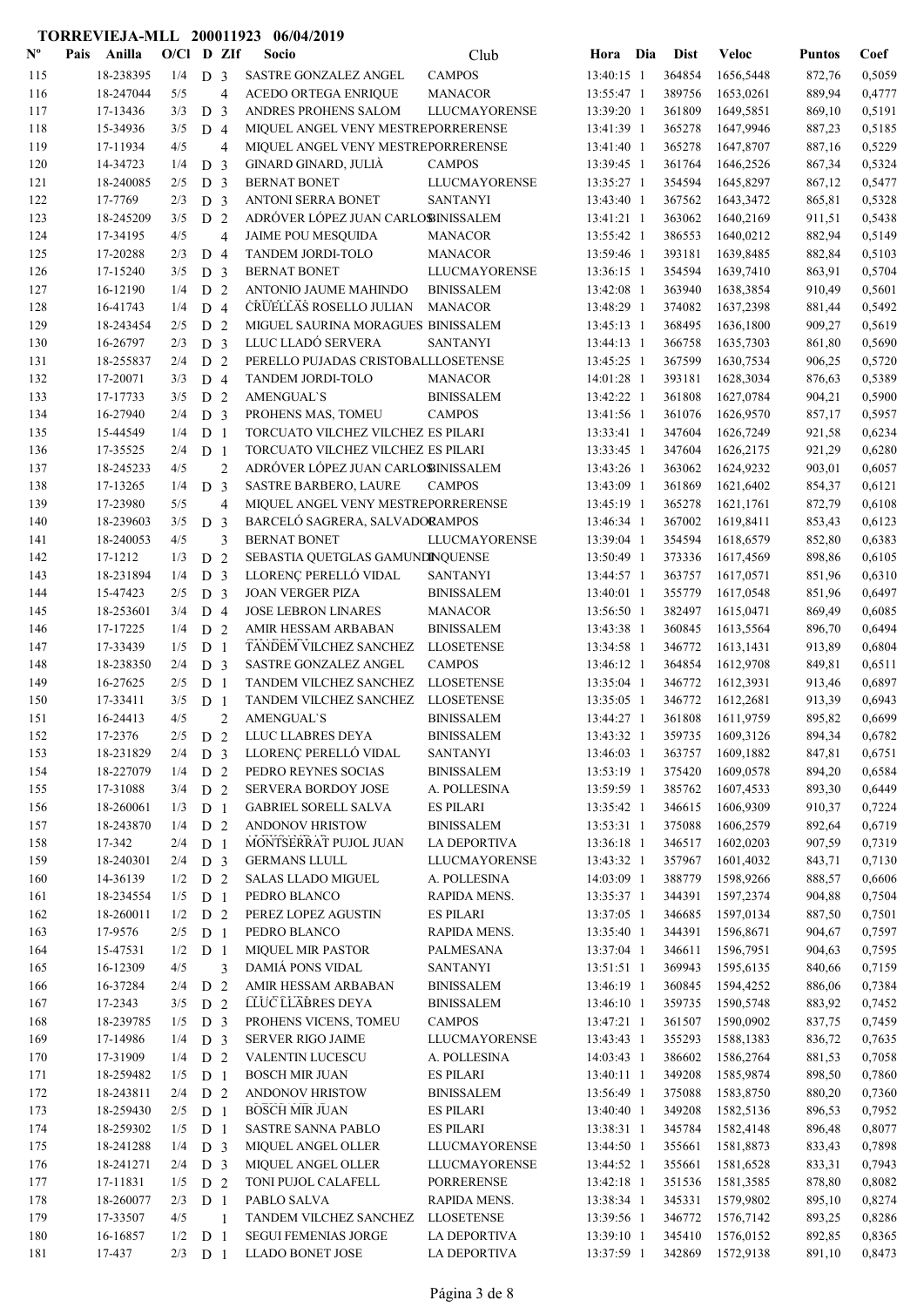| $\mathbf{N}^{\mathbf{o}}$ | Pais | Anilla                | $O/C1$ D ZIf |                                  |                | Socio                                                           | Club                                  | Hora Dia                 | <b>Dist</b>      | <b>Veloc</b>           | <b>Puntos</b>    | Coef             |
|---------------------------|------|-----------------------|--------------|----------------------------------|----------------|-----------------------------------------------------------------|---------------------------------------|--------------------------|------------------|------------------------|------------------|------------------|
| 182                       |      | 17-17726              | 1/2          | D 2                              |                | SALAS AMENGUAL ARNALDO BINISSALEM                               |                                       | 13:50:09 1               | 361650           | 1571,3665              | 873,25           | 0,8078           |
| 183                       |      | 17-9579               | 3/5          | D <sub>1</sub>                   |                | PEDRO BLANCO                                                    | RAPIDA MENS.                          | 13:39:17 1               | 344391           | 1570.5298              | 889,75           | 0,8529           |
| 184                       |      | 16-30174              | 2/5          | D <sub>1</sub>                   |                | MARINA GIL                                                      | <b>PALMESANA</b>                      | 13:40:12 1               | 345660           | 1569,7548              | 889,31           | 0,8544           |
| 185                       |      | 17-31790              | 1/3          | D <sub>2</sub>                   |                | JUAN JOSE CORRO CIFRE                                           | A. POLLESINA                          | 14:07:44 1               | 388608           | 1568,6545              | 871,74           | 0,7641           |
| 186                       |      | 17-18971              | 5/5          |                                  | $\overline{4}$ | <b>JAIME POU MESQUIDA</b>                                       | <b>MANACOR</b>                        | 14:06:31 1               | 386553           | 1568,0603              | 844,20           | 0,7724           |
| 187                       |      | 18-246096             | 2/2          | D <sub>4</sub>                   |                | RIERA MASSANET ANTONIO                                          | <b>MANACOR</b>                        | 14:11:42 1               | 394621           | 1567,8228              | 844,07           | 0,7606           |
| 188                       |      | 18-243463             | 3/5          | D <sub>2</sub>                   |                | MIGUEL SAURINA MORAGUES BINISSALEM                              |                                       | 13:55:10 1               | 368495           | 1566,9525              | 870,80           | 0,8189           |
| 189                       |      | 17-14955<br>18-235400 | 2/4          | D <sub>3</sub>                   |                | <b>SERVER RIGO JAIME</b><br><b>JOSE RODRIGUEZ</b>               | LLUCMAYORENSE                         | 13:46:46 1<br>13:39:26 1 | 355293           | 1566,7779<br>1565,2772 | 825,47           | 0.8539<br>0,8879 |
| 190<br>191                |      | 15-47673              | 1/2<br>1/4   | D <sub>1</sub><br>D <sub>1</sub> |                | <b>VICTOR SALADO</b>                                            | RAPIDA MENS.<br>RAPIDA MENS.          | 13:40:01 1               | 343474<br>344077 | 1563,8679              | 886,77<br>885,97 | 0,8910           |
| 192                       |      | 13-27980              | 2/4          | D <sub>3</sub>                   |                | <b>SASTRE BARBERO, LAURE</b>                                    | <b>CAMPOS</b>                         | 13:51:33 1               | 361869           | 1562,8115              | 823,38           | 0,8517           |
| 193                       |      | 15-53971              | 1/4          | D <sub>1</sub>                   |                | MARCOS ROTGER SANCHEZ                                           | RAPIDA MENS.                          | 13:42:47 1               | 348023           | 1562,1590              | 885,00           | 0,8901           |
| 194                       |      | 14-229693             | 2/5          | D <sub>2</sub>                   |                | TONI PUJOL CALAFELL                                             | <b>PORRERENSE</b>                     | 13:45:11 1               | 351536           | 1561,1102              | 867,55           | 0,8858           |
| 195                       |      | 17-14637              | 1/5          | D <sub>3</sub>                   |                | ANTONIO HERNANDEZ                                               | LLUCMAYORENSE                         | 13:45:51 1               | 352230           | 1559,5749              | 821,67           | 0,8886           |
| 196                       |      | 18-244254             | 2/3          | D <sub>1</sub>                   |                | ORDINAS SALVA JOAN                                              | <b>BINISSALEM</b>                     | 13:45:32 1               | 351597           | 1558,9580              | 883,19           | 0,8948           |
| 197                       |      | 18-232958             | 2/5          | D <sub>3</sub>                   |                | BARTOMEU ADROVER VIDAL SANTANYI                                 |                                       | 13:56:00 1               | 367534           | 1557,3475              | 820,50           | 0,8604           |
| 198                       |      | 18-233243             | 4/5          |                                  | 3              | ANTONI BURGUERA VIDAL                                           | <b>SANTANYI</b>                       | 13:57:17 1               | 369348           | 1556,5695              | 820,09           | 0,8605           |
| 199                       |      | 17-11800              | 1/5          | D <sub>4</sub>                   |                | ARBONA FORNERS ANTONIO                                          | <b>BINISSALEM</b>                     | 13:55:48 1               | 366997           | 1556,3910              | 837,91           | 0,8704           |
| 200                       |      | 17-28015              | 1/4          | D <sub>2</sub>                   |                | VILLALONGA COLL LORENZO LLOSETENSE                              |                                       | 13:54:48 1               | 365236           | 1555,5196              | 864,44           | 0,8790           |
| 201                       |      | 16-41016              | 4/4          |                                  | $\overline{4}$ | TRUYOLS SANSO SEBASTIAN                                         | <b>MANACOR</b>                        | 14:08:38 1               | 386648           | 1555,0932              | 837,21           | 0,8344           |
| 202                       |      | 16-12485              | 2/4          | D <sub>2</sub>                   |                | ANTONIO JAUME MAHINDO                                           | <b>BINISSALEM</b>                     | 13:54:05 1               | 363940           | 1554,7455              | 864,01           | 0,8909           |
| 203                       |      | 18-260270             | 3/5          | D <sub>2</sub>                   |                | DERBY MALLORCA SAMI                                             | <b>DERBY MALLORCA</b>                 | 13:56:52 1               | 367525           | 1551,6113              | 862,27           | 0,8866           |
| 204                       |      | 18-259872             | 2/5          | D <sub>1</sub>                   |                | <b>SASTRE SANNA PABLO</b>                                       | <b>ES PILARI</b>                      | 13:42:53 1               | 345784           | 1551,4125              | 878,92           | 0,9470           |
| 205                       |      | 17-28058              | 2/4          | D <sub>2</sub>                   |                | VILLALONGA COLL LORENZO LLOSETENSE                              |                                       | 13:55:31 1               | 365236           | 1550,7862              | 861,81           | 0,9009           |
| 206                       |      | 17-28649              | 2/5          | D <sub>2</sub>                   |                | TANDEM ABRINES - CAMPOS                                         | <b>LLOSETENSE</b>                     | 13:55:46 1               | 365386           | 1549,7780              | 861,25           | 0,9050           |
| 207                       |      | 14-44878              | 5/5          |                                  | 3              | <b>DAMIA PONS VIDAL</b>                                         | <b>SANTANYI</b>                       | 13:58:47 1               | 369943           | 1549,2832              | 816,25           | 0,8981           |
| 208                       |      | 18-265490             | 1/3          | D <sub>3</sub>                   |                | LLUCH DUBON, SANTI                                              | <b>CAMPOS</b>                         | 13:53:23 1               | 361076           | 1547,1370              | 815,12           | 0,9246           |
| 209                       |      | 16-18313              | 2/4          | D <sub>1</sub>                   |                | <b>VICTOR SALADO</b>                                            | RAPIDA MENS.                          | 13:42:27 1               | 344077           | 1546,7611              | 876,28           | 0,9750           |
| 210                       |      | 18-239908             | 1/4          | D <sub>3</sub>                   |                | <b>BARCELO TABERNER</b>                                         | <b>LLUCMAYORENSE</b>                  | 13:47:17 1               | 351263           | 1545,4851              | 814,25           | 0,9596           |
| 211                       |      | 16-18571              | 1/5          | D <sub>2</sub>                   |                | ANTONIO COLL                                                    | RAPIDA MENS.                          | 13:51:25 1               | 357234           | 1543,6831              | 857,86           | 0,9481           |
| 212<br>213                |      | 18-265475<br>15-34808 | 2/3<br>3/4   | D <sub>3</sub><br>D <sub>4</sub> |                | LLUCH DUBON, SANTI<br><b>GORNALS FERRER MIGUEL ANGERRERENSE</b> | <b>CAMPOS</b>                         | 13:54:01 1<br>13:58:25 1 | 361076<br>367167 | 1542,9499              | 812,91<br>829,10 | 0,9424<br>0,9312 |
| 214                       |      | 17-30961              | 2/3          | D <sub>2</sub>                   |                | MUNTANER ORELL JOSE                                             | A. POLLESINA                          | 14:09:32 1               | 384241           | 1540,0224<br>1539,8384 | 855,73           | 0.8940           |
| 215                       |      | 18-259111             | 2/2          | D <sub>2</sub>                   |                | TORRES LUQUE CRISTOBAL                                          | A. POLLESINA                          | 14:12:07 1               | 387945           | 1538,7519              | 855,12           | 0,8896           |
| 216                       |      | 18-235158             | 1/4          | D <sub>1</sub>                   |                | <b>ANTONIO BALLESTER</b>                                        | <b>RAPIDA MENS.</b>                   | 13:46:57 1               | 349210           | 1538,7090              | 871,72           | 0,9928           |
| 217                       |      | 18-236083             | 2/4          | D <sub>1</sub>                   |                | <b>ANTONIO BALLESTER</b>                                        | RAPIDA MENS.                          | 13:47:17 1               | 349210           | 1536,4523              | 870,44           | 0,9974           |
| 218                       |      | 17-123                | 1/3          | D <sub>1</sub>                   |                | JUAN JESUS BISBAL MORA                                          | <b>LA DEPORTIVA</b>                   | 13:45:34 1               | 345626           | 1532,2565              | 868,06           | 1,0124           |
| 219                       |      | 18-241144             | 2/4          | D <sub>3</sub>                   |                | MONSERRAT RAFAL JULIAN                                          | LLUCMAYORENSE                         | 13:51:14 1               | 353916           | 1530,5579              | 806,39           | 0,9932           |
| 220                       |      | 18-259448             | 3/5          | D <sub>1</sub>                   |                | <b>BOSCH MIR JUAN</b>                                           | <b>ES PILARI</b>                      | 13:48:33 1               | 349208           | 1527,9282              | 865,61           | 1,0112           |
| 221                       |      | 18-255849             | 3/4          | D <sub>2</sub>                   |                | PERELLO PUJADAS CRISTOBALLLOSETENSE                             |                                       | 14:00:55 1               | 367599           | 1525,8347              | 847,95           | 0,9650           |
| 222                       |      | 17-30927              | 3/3          | D <sub>2</sub>                   |                | MUNTANER ORELL JOSE                                             | A. POLLESINA                          | 14:11:50 1               | 384241           | 1525,7750              | 847,91           | 0,9274           |
| 223                       |      | 17-11032              | 1/2          | D 4                              |                | NADAL PERELLO GABRIEL                                           | <b>PORRERENSE</b>                     | 14:11:44 1               | 383829           | 1524,7444              | 820,88           | 0,9326           |
| 224                       |      | 15-48234              | 3/5          | D <sub>3</sub>                   |                | BARTOMEU ADROVER VIDAL SANTANYI                                 |                                       | 14:01:44 1               | 367534           | 1520,4109              | 801,04           | 0,9783           |
| 225                       |      | 16-39394              | 2/3          | D <sub>2</sub>                   |                | SEBASTIA QUETGLAS GAMUNDINQUENSE                                |                                       | 14:06:23 1               | 373336           | 1515,2648              | 842,07           | 0,9674           |
| 226                       |      | 17-3301               | 1/5          | D <sub>1</sub>                   |                | <b>SEBASTIA VERGER</b>                                          | PALMESANA                             | 13:50:00 1               | 348144           | 1513,6696              | 857,53           | 1,0420           |
| 227                       |      | 18-245129             | 1/2          | D <sub>2</sub>                   |                | BIBILONI JAUME ANTONIO                                          | <b>BINISSALEM</b>                     | 13:58:36 1               | 361053           | 1513,2146              | 840,93           | 1,0092           |
| 228                       |      | 16-38381              | 3/5          | D <sub>1</sub>                   |                | <b>MARINA GIL</b>                                               | PALMESANA                             | 13:48:37 1               | 345660           | 1511,9633              | 856,57           | 1,0588           |
| 229                       |      | 17-18210              | 1/4          | D <sub>2</sub>                   |                | MARTI VALLES GUILLERMO                                          | <b>BINISSALEM</b>                     | 13:59:37 1               | 362175           | 1511,4767              | 839,97           | 1,0149           |
| 230                       |      | 18-237530             | 1/2          | D <sub>4</sub>                   |                | MARTORELL FULLANA JAIME BINISSALEM                              |                                       | 14:01:29 1               | 364842           | 1510,8372              | 813,39           | 1,0119           |
| 231                       |      | 18-198911             | 1/2          | D <sub>2</sub>                   |                | NUÑEZ TORRES JUAN DE DIOS A. POLLESINA                          |                                       | 14:15:59 1               | 385470           | 1505,8402              | 836,83           | 0,9619           |
| 232                       |      | 18-259277             | 3/5          | D <sub>1</sub>                   |                | <b>SASTRE SANNA PABLO</b>                                       | <b>ES PILARI</b>                      | 13:49:46 1               | 345784           | 1504,9354              | 852,58           | 1,0769           |
| 233<br>234                |      | 17-18107<br>15-54124  | 2/2<br>2/3   | D <sub>2</sub><br>D <sub>1</sub> |                | BIBILONI JAUME ANTONIO<br><b>MARTIN VIDAL ANTONIO</b>           | <b>BINISSALEM</b><br><b>ES PILARI</b> | 14:00:02 1<br>13:51:35 1 | 361053<br>347893 | 1504,1786<br>1502,2368 | 835,91<br>851,06 | 1,0359<br>1,0796 |
| 235                       |      | 13-451501             | 4/5          |                                  | $\overline{2}$ | DERBY MALLORCA SAMI                                             | <b>DERBY MALLORCA</b>                 | 14:04:40 1               | 367525           | 1502,1458              | 834,78           | 1,0263           |
| 236                       |      | 18-244592             | 1/4          | D <sub>2</sub>                   |                | <b>JUAN MIGUEL PIZA</b>                                         | <b>BINISSALEM</b>                     | 14:00:40 1               | 361490           | 1502,0360              | 834,72           | 1,0479           |
| 237                       |      | 18-227091             | 2/4          | D <sub>2</sub>                   |                | PEDRO REYNES SOCIAS                                             | <b>BINISSALEM</b>                     | 14:10:12 1               | 375420           | 1500,4796              | 833,86           | 1,0133           |
| 238                       |      | 17-18295              | 2/4          | D <sub>2</sub>                   |                | <b>MARTI VALLES GUILLERMO</b>                                   | <b>BINISSALEM</b>                     | 14:01:26 1               | 362175           | 1500,1035              | 833,65           | 1,0548           |
| 239                       |      | 16-16079              | 2/3          | D <sub>1</sub>                   |                | JUAN JESUS BISBAL MORA                                          | LA DEPORTIVA                          | 13:50:29 1               | 345626           | 1499,5705              | 849,54           | 1,1100           |
| 240                       |      | 18-232832             | 5/5          |                                  | 3              | ANTONI BURGUERA VIDAL                                           | <b>SANTANYI</b>                       | 14:06:28 1               | 369348           | 1498,5718              | 789,53           | 1,0430           |
| 241                       |      | 18-241608             | 2/5          | D <sub>3</sub>                   |                | LLORENÇ TOMAS SASTRE                                            | LLUCMAYORENSE                         | 13:54:33 1               | 351397           | 1498,1752              | 789,32           | 1,1009           |
| 242                       |      | 18-247333             | 2/4          | D 4                              |                | CRUELLAS ROSELLO JULIAN                                         | <b>MANACOR</b>                        | 14:09:50 1               | 374082           | 1497,3262              | 806,11           | 1,0384           |
| 243                       |      | 18-241468             | 1/4          | D <sub>3</sub>                   |                | <b>BARTOLOME CREUS GARAU</b>                                    | LLUCMAYORENSE                         | 13:55:01 1               | 351737           | 1496,6470              | 788,52           | 1,1089           |
| 244                       |      | 17-10787              | 3/5          | D 2                              |                | TONI PUJOL CALAFELL                                             | <b>PORRERENSE</b>                     | 13:54:56 1               | 351536           | 1496,3224              | 831,54           | 1,1141           |
| 245                       |      | 18-235549             | 1/4          | D <sub>1</sub>                   |                | <b>SEBASTIA MOREY</b>                                           | RAPIDA MENS.                          | 13:50:35 1               | 344236           | 1492,8919              | 845,76           | 1,1424           |
| 246                       |      | 17-122                | 3/3          | D <sub>1</sub>                   |                | JUAN JESUS BISBAL MORA                                          | LA DEPORTIVA                          | 13:52:08 1               | 345626           | 1488,9115              | 843,51           | 1,1425           |
| 247                       |      | 17-3157               | 2/2          | D <sub>1</sub>                   |                | <b>MIQUEL MIR PASTOR</b>                                        | PALMESANA                             | 13:53:49 1               | 346611           | 1482,4050              | 839,82           | 1,1438           |
| 248                       |      | 18-243775             | $1/4$ D 1    |                                  |                | DAVID FERNANDEZ                                                 | <b>BINISSALEM</b>                     | 13:53:55 1               | 346456           | 1481,1087              | 839,09           | 1,1490           |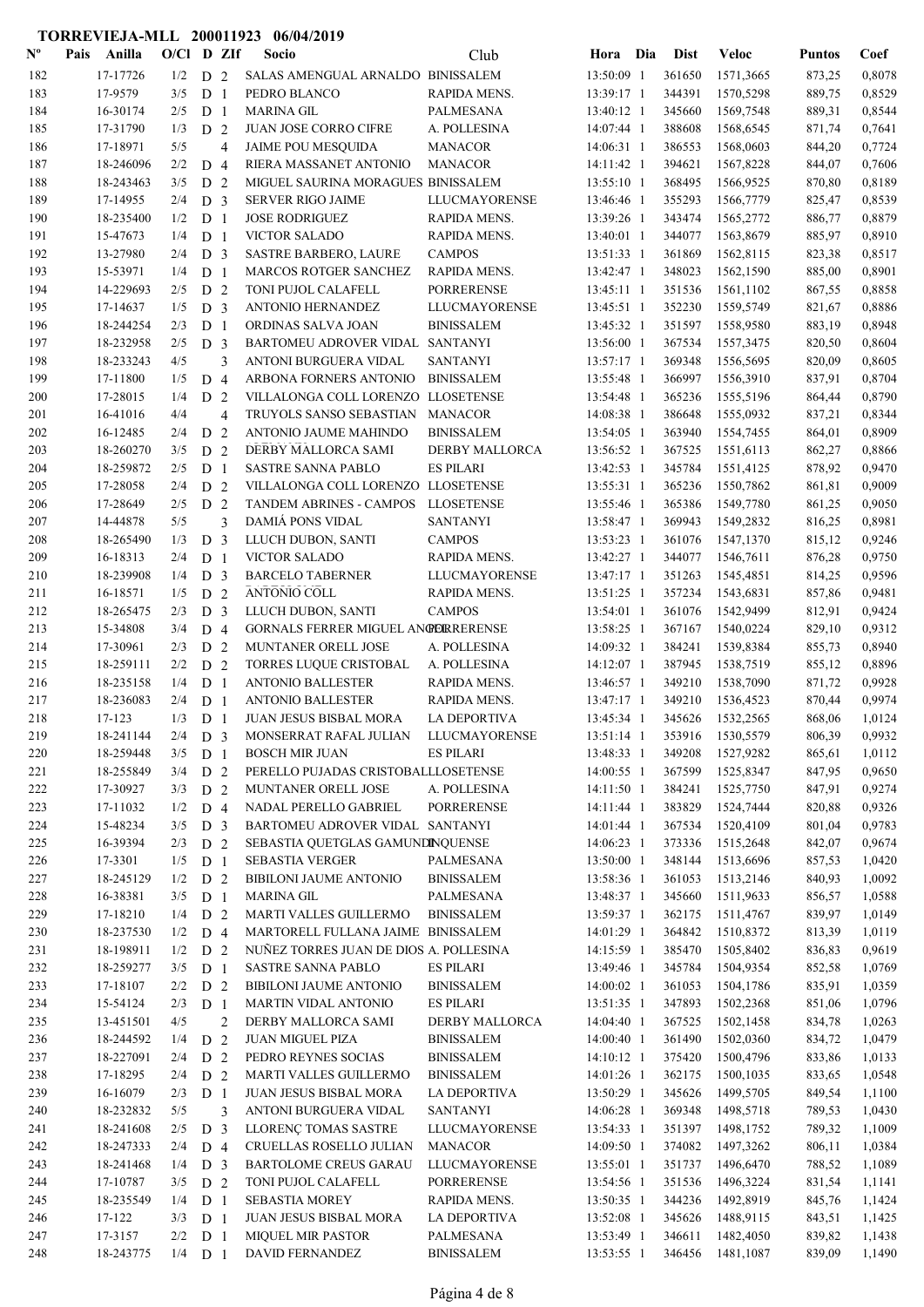| $\mathbf{N}^{\mathbf{o}}$ | Pais | Anilla                | $O/C1$ D ZIf |                                  |                     | Socio                                                         | Club                              | Hora                     | Dia | <b>Dist</b>      | <b>Veloc</b>           | <b>Puntos</b>    | Coef             |
|---------------------------|------|-----------------------|--------------|----------------------------------|---------------------|---------------------------------------------------------------|-----------------------------------|--------------------------|-----|------------------|------------------------|------------------|------------------|
| 249                       |      | 17-28135              | 3/4          | D <sub>1</sub>                   |                     | TORCUATO VILCHEZ VILCHEZ ES PILARI                            |                                   | 13:55:03 1               |     | 347604           | 1478,8513              | 837,81           | 1,1498           |
| 250                       |      | 18-240411             | 1/5          | D <sub>3</sub>                   |                     | <b>JAUME SASTRE JUAN</b>                                      | LLUCMAYORENSE                     | 14:00:44 1               |     | 354656           | 1473,2318              | 776,18           | 1,1315           |
| 251                       |      | 18-236098             | 3/4          | D <sub>1</sub>                   |                     | <b>ANTONIO BALLESTER</b>                                      | RAPIDA MENS.                      | 13:57:07 1               |     | 349210           | 1472,7349              | 834,34           | 1,1537           |
| 252                       |      | 18-231861             | 3/4          | D <sub>3</sub>                   |                     | LLORENÇ PERELLÓ VIDAL                                         | <b>SANTANYI</b>                   | 14:07:06 1               |     | 363757           | 1472,1044              | 775,59           | 1,1120           |
| 253                       |      | 13-16197              | 3/3          | D <sub>1</sub>                   |                     | MARTIN VIDAL ANTONIO                                          | <b>ES PILARI</b>                  | 13:56:26 1               |     | 347893           | 1471,4211              | 833,60           | 1,1673           |
| 254                       |      | 17-7033               | 4/5          |                                  | 3                   | BARTOMEU ADROVER VIDAL SANTANYI                               |                                   | 14:09:59 1               |     | 367534           | 1470,2340              | 774,60           | 1,1093           |
| 255                       |      | 17-7054               | 5/5          |                                  | 3                   | BARTOMEU ADROVER VIDAL SANTANYI<br><b>SERVERA BORDOY JOSE</b> |                                   | 14:10:01 1               |     | 367534<br>385762 | 1470,0380              | 774,50           | 1,1137           |
| 256<br>257                |      | 16-31140<br>16-11049  | 4/4<br>3/4   | D                                | $\overline{2}$<br>2 | ANTONIO JAUME MAHINDO                                         | A. POLLESINA<br><b>BINISSALEM</b> | 14:23:00 1<br>14:08:11 1 |     | 363940           | 1466,7757<br>1466,4160 | 815,13<br>814,93 | 1,0652<br>1,1335 |
| 258                       |      | 17-36062              | 1/3          | D 2                              |                     | <b>GUIEM TERRASSA</b>                                         | <b>BINISSALEM</b>                 | 14:04:55 1               |     | 358841           | 1465,1555              | 814,22           | 1,1541           |
| 259                       |      | 18-243419             | 4/5          |                                  | $\overline{2}$      | MIGUEL SAURINA MORAGUES BINISSALEM                            |                                   | 14:11:58 1               |     | 368495           | 1462,4752              | 812,73           | 1,1282           |
| 260                       |      | 18-243439             | 5/5          |                                  | $\overline{2}$      | MIGUEL SAURINA MORAGUES BINISSALEM                            |                                   | 14:12:00 1               |     | 368495           | 1462,2817              | 812,63           | 1,1325           |
| 261                       |      | 18-231199             | 5/5          |                                  | $\overline{2}$      | ADRÓVER LÓPEZ JUAN CARLOBINISSALEM                            |                                   | 14:08:23 1               |     | 363062           | 1461,7003              | 812,30           | 1,1539           |
| 262                       |      | 17-8179               | 2/3          | D <sub>4</sub>                   |                     | ANTONI BLANCH ALCINA                                          | <b>SANTANYI</b>                   | 14:14:07 1               |     | 370630           | 1458,5033              | 785,21           | 1,1347           |
| 263                       |      | 18-238204             | 3/4          | D <sub>3</sub>                   |                     | <b>SASTRE BARBERO, LAURE</b>                                  | <b>CAMPOS</b>                     | 14:09:05 1               |     | 361869           | 1452,8029              | 765,42           | 1,1666           |
| 264                       |      | 16-24667              | 2/4          | D <sub>2</sub>                   |                     | MATEO TERRASSA COSTA                                          | <b>BINISSALEM</b>                 | 14:07:26 1               |     | 359028           | 1451,0090              | 806,36           | 1,1803           |
| 265                       |      | 18-244670             | 2/4          | D <sub>2</sub>                   |                     | <b>JUAN MIGUEL PIZA</b>                                       | <b>BINISSALEM</b>                 | 14:09:09 1               |     | 361490           | 1450,8930              | 806,30           | 1,1767           |
| 266                       |      | 18-241032             | 3/5          | D <sub>3</sub>                   |                     | LLORENÇ TOMAS SASTRE                                          | LLUCMAYORENSE                     | 14:02:14 1               |     | 351397           | 1450,6550              | 764,29           | 1,2151           |
| 267                       |      | 16-17175              | 2/2          | D <sub>1</sub>                   |                     | <b>JOSE RODRIGUEZ</b>                                         | <b>RAPIDA MENS.</b>               | 13:57:10 1               |     | 343474           | 1448,2389              | 820,46           | 1,2478           |
| 268                       |      | 18-243862             | 3/4          | D <sub>2</sub>                   |                     | <b>ANDONOV HRISTOW</b>                                        | <b>BINISSALEM</b>                 | 14:19:04 1               |     | 375088           | 1447,8435              | 804,60           | 1,1469           |
| 269                       |      | 18-260598             | 3/4          | D <sub>1</sub>                   |                     | MONTSERRAT PUJOL JUAN                                         | <b>LA DEPORTIVA</b>               | 13:59:21 1               |     | 346517           | 1447,7418              | 820,18           | 1,2461           |
| 270                       |      | 18-235554             | 2/4          | D <sub>1</sub>                   |                     | <b>SEBASTIA MOREY</b>                                         | RAPIDA MENS.                      | 13:57:47 1               |     | 344236           | 1447,6877              | 820,15           | 1,2590           |
| 271                       |      | 17-18243              | 3/4          | D <sub>2</sub>                   |                     | MARTI VALLES GUILLERMO                                        | <b>BINISSALEM</b>                 | 14:10:32 1               |     | 362175           | 1445,6160              | 803,37           | 1,2011           |
| 272                       |      | 17-28112<br>18-231870 | 4/4<br>4/4   |                                  | 1<br>3              | TORCUATO VILCHEZ VILCHEZ ES PILARI<br>LLORENÇ PERELLÓ VIDAL   | <b>SANTANYI</b>                   | 14:00:52 1<br>14:12:09 1 |     | 347604<br>363757 | 1443,1387<br>1442,6215 | 817,58           | 1,2560<br>1,2047 |
| 273<br>274                |      | 13-19016              | 2/2          | D 4                              |                     | GONZALEZ SITJAR JOSE MANUPDRRERENSE                           |                                   | 14:17:04 1               |     | 370128           | 1439,8133              | 760,06<br>775,15 | 1,1883           |
| 275                       |      | 15-36309              | 2/4          | D <sub>3</sub>                   |                     | GINARD GINARD, JULIÀ                                          | <b>CAMPOS</b>                     | 14:11:26 1               |     | 361764           | 1438,8068              | 758,05           | 1,2202           |
| 276                       |      | 18-247364             | 3/4          | D <sub>4</sub>                   |                     | CRUELLAS ROSELLO JULIAN                                       | <b>MANACOR</b>                    | 14:20:34 1               |     | 374082           | 1435,6479              | 772,91           | 1,1843           |
| 277                       |      | 17-1206               | 3/3          | D <sub>2</sub>                   |                     | SEBASTIA QUETGLAS GAMUNDINQUENSE                              |                                   | 14:20:55 1               |     | 373336           | 1430,8630              | 795,17           | 1,1909           |
| 278                       |      | 15-187147             | 3/4          | D <sub>3</sub>                   |                     | <b>SERVER RIGO JAIME</b>                                      | LLUCMAYORENSE                     | 14:08:22 1               |     | 355293           | 1430,5181              | 753,68           | 1,2559           |
| 279                       |      | 18-228377             | 2/5          | D <sub>1</sub>                   |                     | <b>SEBASTIA VERGER</b>                                        | PALMESANA                         | 14:03:32 1               |     | 348144           | 1429,5538              | 809,88           | 1,2863           |
| 280                       |      | 17-8908               | 1/4          | D <sub>2</sub>                   |                     | <b>TOMEU VICH</b>                                             | RAPIDA MENS.                      | 14:12:33 1               |     | 360280           | 1426,5690              | 792,78           | 1,2475           |
| 281                       |      | 18-238357             | 3/4          | D <sub>3</sub>                   |                     | SASTRE GONZALEZ ANGEL                                         | <b>CAMPOS</b>                     | 14:16:00 1               |     | 364854           | 1425,2109              | 750,88           | 1,2362           |
| 282                       |      | 18-238820             | 4/5          |                                  | 3                   | <b>JAUME GINARD LLADÓ</b>                                     | <b>CAMPOS</b>                     | 14:18:18 1               |     | 368003           | 1424,7116              | 750,62           | 1,2300           |
| 283                       |      | 18-260834             | 1/2          | D <sub>1</sub>                   |                     | FELIX JURADO MATAS                                            | <b>LA DEPORTIVA</b>               | 14:02:56 1               |     | 346003           | 1424,2714              | 806,89           | 1,3129           |
| 284                       |      | 16-13232              | 5/5          |                                  | 1                   | TANDEM VILCHEZ SANCHEZ                                        | <b>LLOSETENSE</b>                 | 14:04:27 1               |     | 346772           | 1418,5805              | 803,66           | 1,3146           |
| 285                       |      | 18-259410             | 4/5          |                                  | 1                   | <b>BOSCH MIR JUAN</b>                                         | <b>ES PILARI</b>                  | 14:07:16 1               |     | 349208           | 1412,2728              | 800,09           | 1,3100           |
| 286                       |      | 18-260522             | 3/3          | D <sub>1</sub>                   |                     | LLADO BONET JOSE                                              | LA DEPORTIVA                      | 14:02:58 1               |     | 342869           | 1411,1771              | 799,47           | 1,3389           |
| 287                       |      | 17-14721              | 1/4          | D 3                              |                     | TÁNDEM GERMANS BALLESTERLUCMAYORENSE                          |                                   | 14:13:44 1               |     | 357430<br>365386 | 1408,6837              | 742,18           | 1,2889           |
| 288                       |      | 16-13166<br>18-240238 | 3/5<br>3/4   | D 2                              |                     | TANDEM ABRINES - CAMPOS LLOSETENSE<br><b>GERMANS LLULL</b>    |                                   | 14:19:25 1               |     | 357967           | 1408,4908              | 782,73           | 1,2652           |
| 289<br>290                |      | 18-244701             | 2/2          | D <sub>3</sub><br>D 2            |                     | SALAS AMENGUAL ARNALDO BINISSALEM                             | LLUCMAYORENSE                     | 14:14:28 1<br>14:17:10 1 |     | 361650           | 1406,7343<br>1406,2865 | 741,15<br>781,51 | 1,2959<br>1,2871 |
| 291                       |      | 18-260224             | 5/5          |                                  | $\overline{c}$      | DERBY MALLORCA SAMI                                           | <b>DERBY MALLORCA</b>             | 14:21:21 1               |     | 367525           | 1406,2560              | 781,49           | 1,2709           |
| 292                       |      | 13-43889              | 4/4          |                                  | $\overline{c}$      | <b>MARTI VALLES GUILLERMO</b>                                 | <b>BINISSALEM</b>                 | 14:19:24 1               |     | 362175           | 1396,2028              | 775,91           | 1,2941           |
| 293                       |      | 18-245605             | 1/2          | D 2                              |                     | ANTONIO FERRAGUT SEGUI                                        | <b>BINISSALEM</b>                 | 14:20:10 1               |     | 363232           | 1396,1512              | 775,88           | 1,2948           |
| 294                       |      | 16-20788              | 2/5          | D <sub>3</sub>                   |                     | ANTONIO HERNANDEZ                                             | LLUCMAYORENSE                     | 14:12:51 1               |     | 352230           | 1393,0394              | 733,93           | 1,3398           |
| 295                       |      | 17-1533               | 1/2          | D <sub>1</sub>                   |                     | ADROVER FORNES CARLOS                                         | <b>BINISSALEM</b>                 | 14:09:23 1               |     | 347095           | 1391,8131              | 788,50           | 1,3642           |
| 296                       |      | 18-235015             | 3/5          | D 3                              |                     | <b>JOAN VERGER PIZA</b>                                       | <b>BINISSALEM</b>                 | 14:16:06 1               |     | 355779           | 1389,2191              | 731,92           | 1,3354           |
| 297                       |      | 14-47085              | 4/5          |                                  | $\mathbf{1}$        | PEDRO BLANCO                                                  | RAPIDA MENS.                      | 14:08:21 1               |     | 344391           | 1386,7163              | 785,61           | 1,3843           |
| 298                       |      | 18-123320             | 3/4          | D <sub>1</sub>                   |                     | <b>VICTOR SALADO</b>                                          | RAPIDA MENS.                      | 14:08:24 1               |     | 344077           | 1385,1731              | 784,74           | 1,3902           |
| 299                       |      | 18-245584             | 2/2          | D 2                              |                     | <b>ANTONIO FERRAGUT SEGUI</b>                                 | <b>BINISSALEM</b>                 | 14:23:31 1               |     | 363232           | 1378,4024              | 766,01           | 1,3213           |
| 300                       |      | 17-802                | 1/4          | D <sub>2</sub>                   |                     | TANDEM MARCOS PEDRO                                           | LA DEPORTIVA                      | 14:20:54 1               |     | 358924           | 1375,7148              | 764,52           | 1,3416           |
| 301                       |      | 17-8624               | 2/5          | D 2                              |                     | ANTONIO COLL                                                  | RAPIDA MENS.                      | 14:19:46 1               |     | 357234           | 1375,2111              | 764,24           | 1,3525           |
| 302                       |      | 17-2308               | 4/5          |                                  | $\overline{2}$      | LLUC LLABRES DEYA                                             | <b>BINISSALEM</b>                 | 14:22:54 1               |     | 359735           | 1368,3340              | 760,42           | 1,3475           |
| 303                       |      | 18-235198             | 4/4          |                                  | 1                   | <b>ANTONIO BALLESTER</b>                                      | RAPIDA MENS.                      | $14:16:11$ 1             |     | 349210           | 1363,1254              | 772,24           | 1,3927           |
| 304                       |      | 17-13231              | 4/4          |                                  | 3                   | <b>SASTRE BARBERO, LAURE</b>                                  | <b>CAMPOS</b>                     | 14:26:08 1               |     | 361869           | 1359,7282              | 716,38           | 1,3484           |
| 305                       |      | 16-43763              | 3/5          | D <sub>3</sub><br>D <sub>3</sub> |                     | ANTONIO HERNANDEZ                                             | LLUCMAYORENSE                     | 14:19:16 1               |     | 352230<br>354656 | 1358,5626              | 715,77           | 1,3899           |
| 306<br>307                |      | 12-40515<br>17-14501  | 2/5<br>3/5   | D <sub>3</sub>                   |                     | JAUME SASTRE JUAN<br>JAUME SASTRE JUAN                        | LLUCMAYORENSE<br>LLUCMAYORENSE    | 14:21:56 1<br>14:22:06 1 |     | 354656           | 1353,9934<br>1353,1324 | 713,36<br>712,91 | 1,3849<br>1,3895 |
| 308                       |      | 18-239884             | 2/5          | D 3                              |                     | PROHENS VICENS, TOMEU                                         | <b>CAMPOS</b>                     | 14:27:25 1               |     | 361507           | 1351,8492              | 712,23           | 1,3676           |
| 309                       |      | 17-10366              | 3/3          | D 1                              |                     | PABLO SALVA                                                   | RAPIDA MENS.                      | 14:16:22 1               |     | 345331           | 1347,0199              | 763,12           | 1,4363           |
| 310                       |      | 16-19275              | 2/4          | D <sub>3</sub>                   |                     | <b>BARTOLOME CREUS GARAU</b>                                  | LLUCMAYORENSE                     | 14:22:00 1               |     | 351737           | 1342,5076              | 707,31           | 1,4147           |
| 311                       |      | 17-903                | 2/4          | D 2                              |                     | TANDEM MARCOS PEDRO                                           | LA DEPORTIVA                      | 14:27:47 1               |     | 358924           | 1340,3523              | 744,87           | 1,3908           |
| 312                       |      | 15-60460              | 3/4          | D <sub>3</sub>                   |                     | GINARD GINARD, JULIÀ                                          | <b>CAMPOS</b>                     | 14:30:03 1               |     | 361764           | 1339,6186              | 705,79           | 1,3843           |
| 313                       |      | 17-872                | 3/4          | D 2                              |                     | TANDEM MARCOS PEDRO                                           | LA DEPORTIVA                      | 14:28:43 1               |     | 358924           | 1335,6968              | 742,28           | 1,3998           |
| 314                       |      | 15-34770              | 4/5          |                                  | 2                   | TONI PUJOL CALAFELL                                           | PORRERENSE                        | 14:23:28 1               |     | 351536           | 1334,2713              | 741,49           | 1,4337           |
| 315                       |      | 17-3302               | $3/5$ D 1    |                                  |                     | <b>SEBASTIA VERGER</b>                                        | PALMESANA                         | 14:20:58 1               |     | 348144           | 1334,0554              | 755,78           | 1,4523           |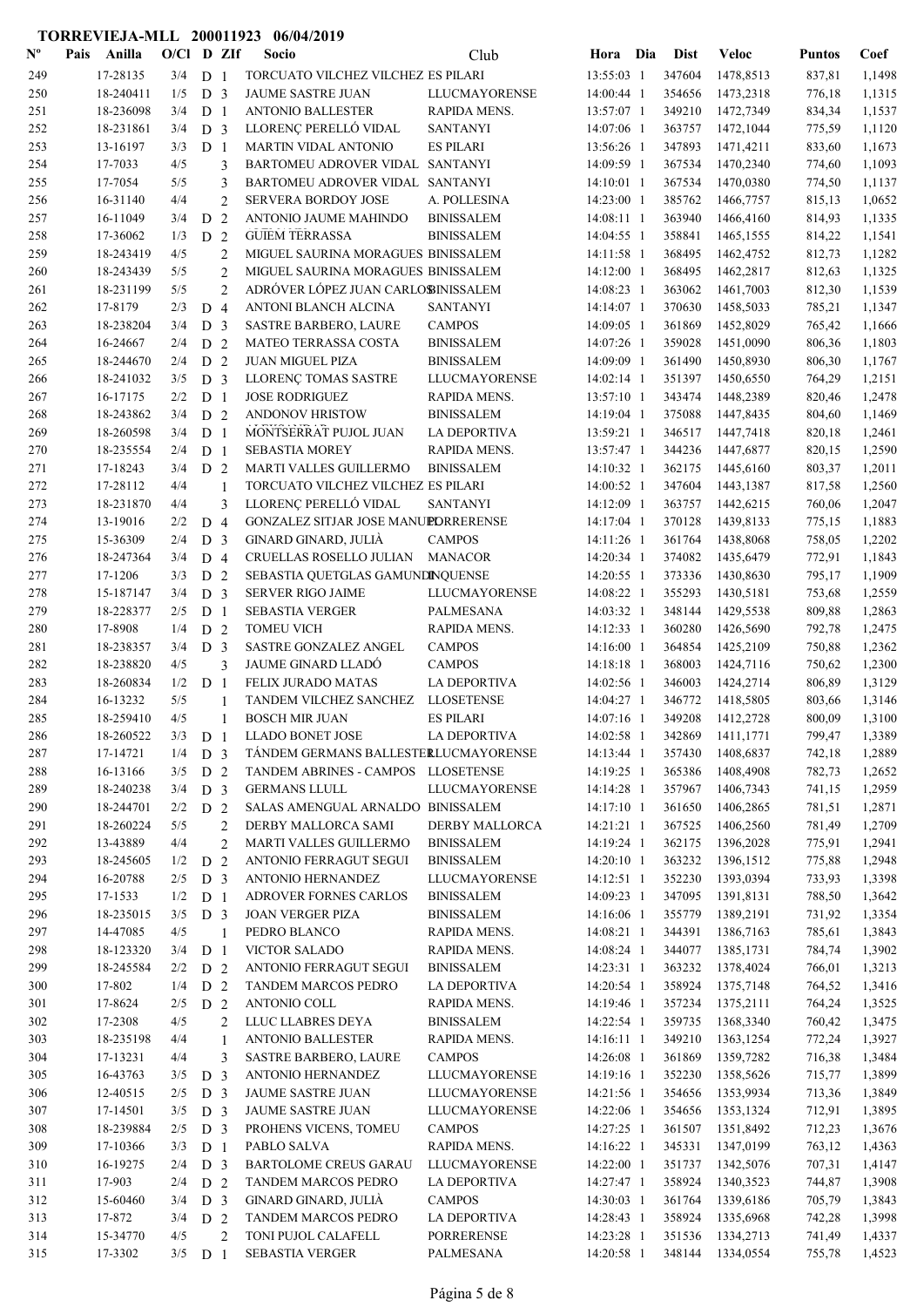| $N^{\text{o}}$ | Pais | Anilla               | $O/C1$ D ZIf |                |                | Socio                                                       | Club                 | Hora Dia                 | <b>Dist</b>      | <b>Veloc</b> | <b>Puntos</b> | Coef   |
|----------------|------|----------------------|--------------|----------------|----------------|-------------------------------------------------------------|----------------------|--------------------------|------------------|--------------|---------------|--------|
| 316            |      | 18-240454            | 4/5          |                | 3              | JAUME SASTRE JUAN                                           | <b>LLUCMAYORENSE</b> | 14:26:28 1               | 354656           | 1330,9582    | 701,22        | 1,4302 |
| 317            |      | 18-255755            | 3/4          | D <sub>2</sub> |                | VILLALONGA COLL LORENZO LLOSETENSE                          |                      | 14:34:25 1               | 365236           | 1330,9541    | 739,64        | 1,3931 |
| 318            |      | 18-244609            | 3/4          | D <sub>2</sub> |                | <b>JUAN MIGUEL PIZA</b>                                     | <b>BINISSALEM</b>    | 14:31:39 1               | 361490           | 1330,7197    | 739,51        | 1,4120 |
| 319            |      | 14-35035             | 3/4          | D <sub>3</sub> |                | PROHENS MAS, TOMEU                                          | <b>CAMPOS</b>        | 14:32:34 1               | 361076           | 1324,7254    | 697,94        | 1,4181 |
| 320            |      | 18-259568            | 2/3          | D <sub>1</sub> |                | <b>GABRIEL SORELL SALVA</b>                                 | <b>ES PILARI</b>     | 14:21:45 1               | 346615           | 1324,2216    | 750,21        | 1,4819 |
| 321            |      | 18-231282            | 1/3          | D <sub>1</sub> |                | <b>HANZEL FANDINO</b>                                       | PALMESANA            | 14:21:02 1               | 345547           | 1323,7658    | 749,95        | 1,4911 |
| 322            |      | 18-233626            | 1/2          | D <sub>1</sub> |                | <b>GUILLERMO AMENGUAL</b>                                   | RAPIDA MENS.         | 14:24:49 1               | 350173           | 1322,3224    | 749,13        | 1,4760 |
| 323            |      | 18-234474            | 4/4          |                | $\mathbf{1}$   | <b>VICTOR SALADO</b>                                        | RAPIDA MENS.         | 14:20:16 1               | 344077           | 1322,0172    | 748,96        | 1,5068 |
| 324            |      | 16-27115             | 4/5          |                | 3              | ANTONIO HERNANDEZ                                           | LLUCMAYORENSE        | 14:26:29 1               | 352230           | 1321,7712    | 696,38        | 1,4765 |
| 325            |      | 17-2341              | 5/5          |                | 2              | LLUC LLABRES DEYA                                           | <b>BINISSALEM</b>    | 14:32:24 1               | 359735           | 1320,6131    | 733,90        | 1,4501 |
| 326            |      | 18-233219            | 4/4          |                | 3              | SASTRE GONZALEZ ANGEL                                       | <b>CAMPOS</b>        | 14:36:39 1               | 364854           | 1318,8288    | 694,83        | 1,4342 |
| 327            |      | 16-20620             | 2/4          | D <sub>3</sub> |                | <b>BARCELO TABERNER</b>                                     | <b>LLUCMAYORENSE</b> | 14:26:51 1               | 351263           | 1316,3313    | 693,52        | 1,4943 |
| 328            |      | 17-17955             | 4/4          |                | $\overline{c}$ | <b>ANDONOV HRISTOW</b>                                      | <b>BINISSALEM</b>    | 14:45:55 1               | 375088           | 1311,8788    | 729,04        | 1,4036 |
| 329            |      | 16-17377             | 2/4          | D 2            |                | <b>TOMEU VICH</b>                                           | RAPIDA MENS.         | 14:36:17 1               | 360280           | 1304,0236    | 724,68        | 1,4658 |
| 330            |      | 18-241261            | 3/4          | D <sub>3</sub> |                | MIQUEL ANGEL OLLER                                          | LLUCMAYORENSE        | 14:33:56 1               | 355661           | 1298,3487    | 684,04        | 1,4893 |
| 331            |      | 18-235940            | 2/3          | D <sub>1</sub> |                | HANZEL FANDIÑO                                              | PALMESANA            | 14:26:21 1               | 345547           | 1297,3418    | 734,98        | 1,5376 |
| 332            |      | 18-239824            | 3/5          | D <sub>3</sub> |                | PROHENS VICENS, TOMEU                                       | <b>CAMPOS</b>        | 14:39:11 1               | 361507           | 1294,8731    | 682,21        | 1,4741 |
| 333            |      | 18-259453            | 5/5          |                | 1              | <b>BOSCH MIR JUAN</b>                                       | <b>ES PILARI</b>     | 14:30:15 1               | 349208           | 1292,1665    | 732,05        | 1,5306 |
| 334            |      | 18-237785            | 3/4          | D <sub>3</sub> |                | <b>BARCELO TABERNER</b>                                     | <b>LLUCMAYORENSE</b> | 14:32:06 1               | 351263           | 1290,9335    | 680,14        | 1,5263 |
| 335            |      | 17-14964             | 4/4          |                | 3              | <b>SERVER RIGO JAIME</b>                                    | LLUCMAYORENSE        | 14:35:47 1               | 355293           | 1288,3048    | 678,75        | 1,5135 |
| 336            |      | 18-260694            | 2/2          | D <sub>1</sub> |                | <b>SEGUI FEMENIAS JORGE</b>                                 | <b>LA DEPORTIVA</b>  | 14:28:21 1               | 345410           | 1287,1623    | 729,21        | 1,5614 |
| 337            |      | 18-25831             | 2/2          | D <sub>1</sub> |                | MARQUEZ NUÑEZ MIGUEL                                        | PALMESANA            | 14:25:35 1               | 340318           | 1281,3982    | 725,94        | 1,5895 |
| 338            |      | 16-20191             | 3/4          | D <sub>3</sub> |                | MONSERRAT RAFAL JULIAN                                      | <b>LLUCMAYORENSE</b> | 14:36:56 1               | 353916           | 1277,9827    | 673,31        | 1,5330 |
| 339            |      | 17-36069             | 2/3          | D <sub>2</sub> |                | <b>GUIEM TERRASSA</b>                                       | <b>BINISSALEM</b>    | 14:40:50 1               | 358841           | 1277,7721    | 710,09        | 1,5164 |
| 340            |      | 17-9558              | 5/5          |                | $\mathbf{1}$   | PEDRO BLANCO                                                | RAPIDA MENS.         | 14:29:37 1               | 344391           | 1277,3357    | 723,64        | 1,5847 |
| 341            |      | 17-14796             | 2/4          | D <sub>3</sub> |                | TÁNDEM GERMANS BALLESTERLUCMAYORENSE                        |                      | 14:39:55 1               | 357430           | 1276,9157    | 672,75        | 1,5314 |
| 342            |      | 17-28040             | 4/4          |                | $\overline{2}$ | VILLALONGA COLL LORENZO LLOSETENSE                          |                      | 14:46:15 1               | 365236           | 1275,9336    | 709,07        | 1,5030 |
| 343            |      | 17-17514             | 3/4          | D <sub>2</sub> |                | MATEO TERRASSA COSTA                                        | <b>BINISSALEM</b>    | 14:41:34 1               | 359028           | 1275,1083    | 708,61        | 1,5335 |
| 344            |      | 18-228320            | 4/5          |                | 1              | <b>SEBASTIA VERGER</b>                                      | PALMESANA            | 14:33:55 1               | 348144           | 1270,9851    | 720,04        | 1,5860 |
| 345            |      | 18-240217            | 4/4          |                | 3              | <b>GERMANS LLULL</b>                                        | <b>LLUCMAYORENSE</b> | 14:42:22 1               | 357967           | 1267,7382    | 667,92        | 1,5470 |
| 346            |      | 17-23046             | 2/2          | D <sub>2</sub> |                | PEREZ LOPEZ AGUSTIN                                         | <b>ES PILARI</b>     | 14:33:58 1               | 346685           | 1265,4277    | 703,23        | 1,6020 |
| 347            |      | 17-32286             | 2/4          | D <sub>1</sub> |                | MARCOS ROTGER SANCHEZ                                       | RAPIDA MENS.         | 14:36:23 1               | 348023           | 1259,2040    | 713,37        | 1,6004 |
| 348            |      | 18-244612            | 4/4          |                | $\overline{2}$ | <b>JUAN MIGUEL PIZA</b>                                     | <b>BINISSALEM</b>    | 14:48:06 1               | 361490           | 1254,7379    | 697,29        | 1,5452 |
| 349            |      | 18-233154            | 3/3          | D <sub>3</sub> |                | LLUC LLADÓ SERVERA                                          | <b>SANTANYI</b>      | 14:52:26 1               | 366758           | 1254,1594    | 660,76        | 1,5274 |
| 350            |      | 17-751               | 2/4          | D <sub>1</sub> |                | JAUME OLIVER ANTONIA                                        | <b>LA DEPORTIVA</b>  | 14:38:59 1               | 348612           | 1249,5800    | 707,92        | 1,6115 |
| 351            |      | 18-241611            | 4/5          |                | 3              | LLORENÇ TOMAS SASTRE                                        | <b>LLUCMAYORENSE</b> | 14:41:25 1               | 351397           | 1248,6716    | 657,87        | 1,6033 |
| 352            |      | 17-15262             | 5/5          |                | 3              | <b>BERNAT BONET</b>                                         | LLUCMAYORENSE        | 14:47:18 1               | 354594           | 1234,2290    | 650,26        | 1,5934 |
| 353            |      | 17-32834             | 4/5          |                | 1              | <b>MARINA GIL</b>                                           | <b>PALMESANA</b>     | 14:40:46 1               | 345660           | 1231,1291    | 697,47        | 1,6392 |
| 354            |      | 18-239781            | 4/5          |                | 3              | PROHENS VICENS, TOMEU                                       | <b>CAMPOS</b>        | 14:56:35 1               | 361507           | 1218,9053    | 642,19        | 1,5718 |
| 355            |      | 18-235087            | 4/5          |                | 3              | <b>JOAN VERGER PIZA</b>                                     | <b>BINISSALEM</b>    | 14:56:15 1               | 355779           | 1200,9418    | 632,72        | 1,6016 |
| 356            |      | 17-19103             | 4/5          |                | $\overline{4}$ | SALVADOR VADELL NADAL                                       | <b>MANACOR</b>       | 15:27:54 1               | 391114           | 1192,7844    | 642,16        | 1,4610 |
| 357            |      | 18-259295            | 4/5          |                | 1              | SASTRE SANNA PABLO                                          | <b>ES PILARI</b>     | 14:53:26 1               | 345784           | 1178,4074    | 667,60        | 1,6572 |
| 358            |      | 15-29539             | 5/5          |                | $\overline{4}$ | TERRASSA ROSSELLO JOAN                                      | <b>MENS. ARTA</b>    | 15:38:08 1               | 392498           | 1160,7788    | 624,93        | 1,4641 |
| 359            |      | 16-28229             | 1/4          | D <sub>2</sub> |                | TANDEM MUNTANER / MORA PORRERENSE                           |                      | $15:11:57$ 1             | 361320           | 1158,2625    | 643,67        | 1,5948 |
| 360            |      | 17-11450             | 2/4          | D <sub>2</sub> |                | TANDEM MUNTANER / MORA PORRERENSE                           |                      | $15:12:13$ 1             | 361320           | 1157,2733    | 643,13        | 1,5993 |
| 361            |      | 16-28233             | 3/4          | D <sub>2</sub> |                | TANDEM MUNTANER / MORA PORRERENSE                           |                      | 15:12:37 1               | 361320           | 1155,7925    | 642,30        | 1,6037 |
| 362            |      | 16-28316             | 4/4          |                | $\overline{2}$ | TANDEM MUNTANER / MORA PORRERENSE                           |                      | 15:12:40 1               | 361320           | 1155,6077    | 642,20        | 1,6082 |
| 363            |      | 17-8653              | 3/5          | D <sub>2</sub> |                | ANTONIO COLL                                                | RAPIDA MENS.         | 15:10:53 1               | 357234           | 1149,0934    | 638,58        | 1,6310 |
| 364            |      | 18-244840            | 5/5          |                | $\overline{2}$ | <b>AMENGUAL'S</b>                                           | <b>BINISSALEM</b>    | 15:16:29 1               | 361808           | 1143,2134    | 635,31        | 1,6149 |
| 365            |      | 17-755               | 3/4          | D <sub>1</sub> |                | JAUME OLIVER ANTONIA                                        | LA DEPORTIVA         | 15:11:54 1               | 348612           | 1117,7044    | 633,21        | 1,6806 |
| 366            |      | 17-11052             | 2/2          | D 4            |                | NADAL PERELLO GABRIEL                                       | <b>PORRERENSE</b>    | 15:47:18 1               | 383829           | 1105,1800    | 594,99        | 1,5306 |
| 367            |      | 18-240692            | 2/3          | D <sub>3</sub> |                | PROHENS VICENS, ANDRES                                      | <b>CAMPOS</b>        | 15:33:38 1               | 361809           | 1084,4510    | 571,35        | 1,6282 |
| 368            |      | 18-236709            | 2/5          | D <sub>4</sub> |                | ARBONA FORNERS ANTONIO                                      | <b>BINISSALEM</b>    | 15:42:26 1               | 366997           | 1071,7327    | 576,99        | 1,6095 |
| 369            |      | 18-260828            | 2/2          | D <sub>1</sub> |                | FELIX JURADO MATAS                                          | LA DEPORTIVA         | 15:22:52 1               | 346003           | 1071,6591    | 607,12        | 1,7118 |
| 370            |      | 18-255854            | 4/4          |                | $\mathfrak{2}$ | PERELLO PUJADAS CRISTOBALLLOSETENSE                         |                      | 15:43:06 1               | 367599           | 1071,4048    | 595,41        | 1,6156 |
| 371            |      | 18-233644            | 2/2          | D <sub>1</sub> |                | <b>GUILLERMO AMENGUAL</b>                                   | RAPIDA MENS.         | 15:27:02 1               | 350173           | 1070,7563    | 606,61        | 1,7006 |
| 372            |      | 18-243599            | 3/4          | D <sub>2</sub> |                | AMIR HESSAM ARBABAN                                         | <b>BINISSALEM</b>    | 15:37:48 1               | 360845           | 1068,2208    | 593,64        | 1,6548 |
| 373            |      | 18-255310            | 1/2          | D <sub>4</sub> |                | GAYÁ I BAUÇA JOAN LLUIS                                     | <b>LLOSETENSE</b>    | 15:50:06 1               | 371506           | 1061,1425    | 571,28        | 1,6116 |
| 374            |      | 18-236728            | 3/5          | D <sub>4</sub> |                | ARBONA FORNERS ANTONIO                                      | <b>BINISSALEM</b>    | 15:47:07 1               | 366997           | 1057,2728    | 569,20        | 1,6358 |
| 375            |      | 17-31463             | 2/3          | D 2            |                | JUAN JOSE CORRO CIFRE                                       | A. POLLESINA         | 16:11:10 1               | 388608           | 1046,9906    | 581,84        | 1,5489 |
| 376            |      | 17-31735             | 1/5          | D 2            |                | VARA MARQUET GREGORIO                                       | A. POLLESINA         | 16:08:52 1               | 385128           | 1044,0846    | 580,22        | 1,5671 |
| 377            |      | 18-228326            | 5/5          |                | 1              | <b>SEBASTIA VERGER</b>                                      | PALMESANA            | 15:34:14 1               | 348144           | 1041,6196    | 590,10        | 1,7382 |
| 378            |      | 17-14622             | 5/5          |                | 3              | ANTONIO HERNANDEZ                                           | LLUCMAYORENSE        | 15:39:04 1               | 352230           | 1038,8223    | 547,31        | 1,7226 |
| 379            |      | 18-235054            | 5/5          |                | 3              | <b>JOAN VERGER PIZA</b>                                     | <b>BINISSALEM</b>    | 15:42:36 1               | 355779           | 1038,4676    | 547,12        | 1,7099 |
| 380            |      | 16-41661             | 3/4          | D <sub>3</sub> |                | <b>BARTOLOME CREUS GARAU</b>                                | LLUCMAYORENSE        | 15:39:20 1               | 351737           | 1036,5530    | 546,11        | 1,7341 |
| 381<br>382     |      | 16-41380<br>17-28687 | 5/5<br>4/5   |                | $\overline{4}$ | SALVADOR VADELL NADAL<br>TANDEM ABRINES - CAMPOS LLOSETENSE | <b>MANACOR</b>       | 16:18:01 1<br>15:53:48 1 | 391114<br>365386 | 1034,6475    | 557,02        | 1,5636 |
|                |      |                      |              |                | 2              |                                                             |                      |                          |                  | 1032,7473    | 573,92        | 1,6781 |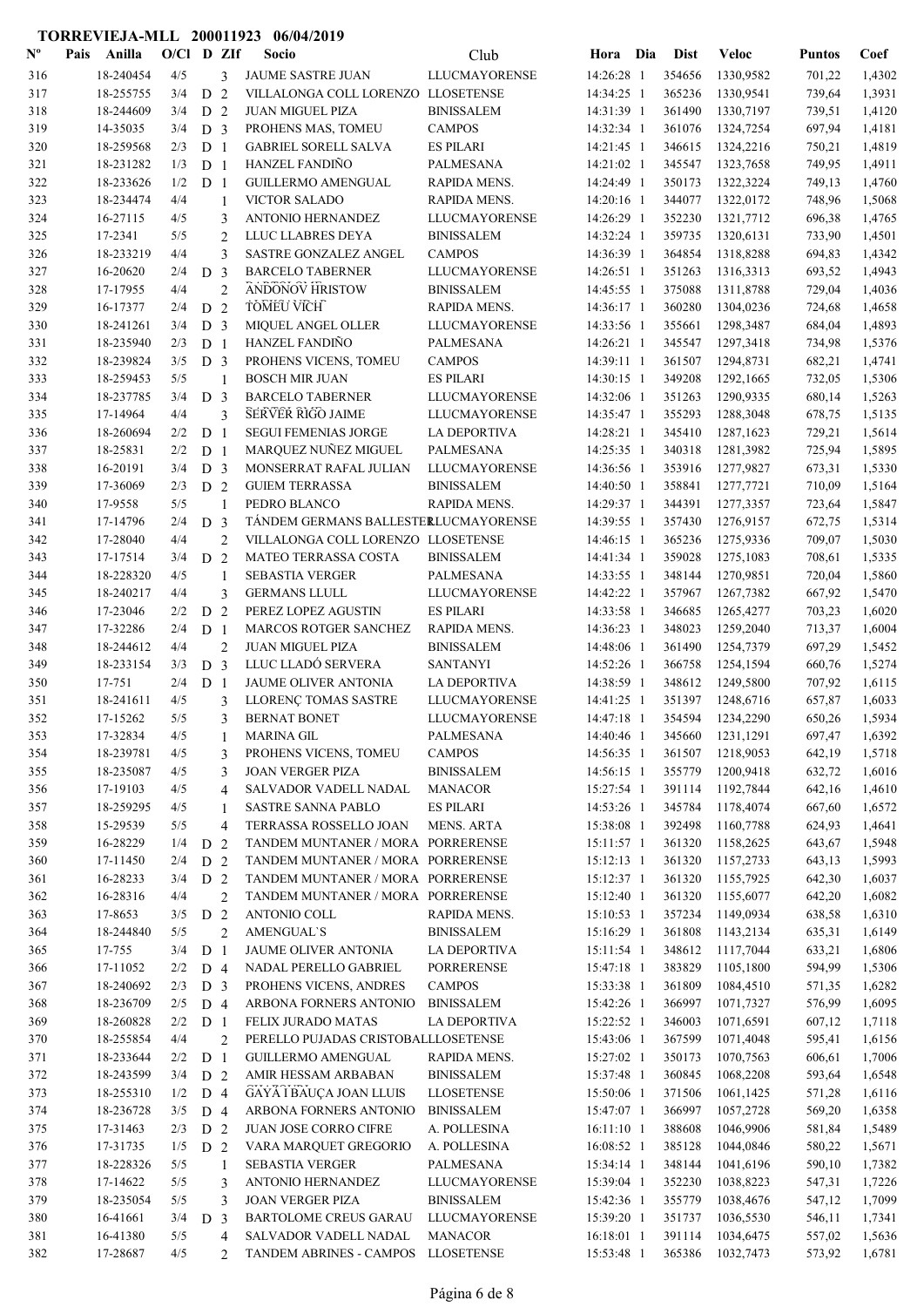| $\mathbf{N}^{\mathbf{o}}$ | Pais | Anilla               | O/Cl       |                | D ZIf               | Socio                                                        | Club                          | Hora                     | Dia | <b>Dist</b>      | <b>Veloc</b>         | <b>Puntos</b>    | Coef             |
|---------------------------|------|----------------------|------------|----------------|---------------------|--------------------------------------------------------------|-------------------------------|--------------------------|-----|------------------|----------------------|------------------|------------------|
| 383                       |      | 16-32140             | 2/5        | D <sub>2</sub> |                     | VARA MARQUET GREGORIO                                        | A. POLLESINA                  | 16:19:57 1               |     | 385128           | 1013,6281            | 563,30           | 1,5963           |
| 384                       |      | 17-14435             | 4/4        |                | 3                   | <b>BARCELO TABERNER</b>                                      | <b>LLUCMAYORENSE</b>          | 15:51:01 1               |     | 351263           | 1000,7018            | 527,23           | 1,7547           |
| 385                       |      | 15-44758             | 4/4        |                | 1                   | JAUME OLIVER ANTONIA                                         | <b>LA DEPORTIVA</b>           | 15:50:53 1               |     | 348612           | 993,5268             | 562,86           | 1,7727           |
| 386                       |      | 18-241585            | 4/4        |                | 3                   | MONSERRAT RAFAL JULIAN                                       | <b>LLUCMAYORENSE</b>          | 15:56:52 1               |     | 353916           | 991,7317             | 522,50           | 1,7506           |
| 387                       |      | 17-32319             | 3/4        | D <sub>1</sub> |                     | <b>MARCOS ROTGER SANCHEZ</b>                                 | RAPIDA MENS.                  | 16:06:25 1               |     | 348023           | 949,8012             | 538,08           | 1,7849           |
| 388                       |      | 18-240880            | 4/4        |                | 3                   | <b>BARTOLOME CREUS GARAU</b>                                 | <b>LLUCMAYORENSE</b>          | 16:12:50 1               |     | 351737           | 943,4162             | 497,04           | 1,7706           |
| 389                       |      | 18-227042            | 3/4        | D <sub>2</sub> |                     | PEDRO REYNES SOCIAS                                          | <b>BINISSALEM</b>             | 16:39:31 1               |     | 375420           | 939,6855             | 522,21           | 1,6632           |
| 390                       |      | 18-239867            | 5/5        |                | 3                   | PROHENS VICENS, TOMEU                                        | <b>CAMPOS</b>                 | 16:27:00 1               |     | 361507           | 934,1266             | 492,15           | 1,7316           |
| 391                       |      | 17-32769             | 5/5        |                | $\mathbf{1}$        | <b>MARINA GIL</b>                                            | <b>PALMESANA</b>              | $16:11:11$ 1             |     | 345660           | 931,2379             | 527,57           | 1,8157           |
| 392                       |      | 18-258617            | 2/2        | D              | 2                   | NUÑEZ TORRES JUAN DE DIOS A. POLLESINA                       |                               | 16:54:34 1               |     | 385470           | 929,8143             | 516,72           | 1,6323           |
| 393                       |      | 17-27576             | 4/4        |                | $\overline{4}$      | JAIME CUTILLAS BERGAS                                        | <b>MENS. ARTA</b>             | 17:13:36 1               |     | 401743           | 926,5291             | 498,81           | 1,5702           |
| 394                       |      | 17-8738              | 4/5        |                | $\overline{c}$      | <b>ANTONIO COLL</b>                                          | RAPIDA MENS.                  | 16:35:19 1               |     | 357234           | 903,6654             | 502,19           | 1,7703           |
| 395                       |      | 18-233101            | 1/2        | D <sub>3</sub> |                     | DOMINGO FONTIRROIG PERELLSANTANYI                            |                               | 16:46:44 1               |     | 361507           | 888,8059             | 468,27           | 1,7538           |
| 396                       |      | 17-8707              | 5/5        |                | $\overline{c}$      | <b>ANTONIO COLL</b>                                          | RAPIDA MENS.                  | 16:50:25 1               |     | 357234           | 870,4179             | 483,71           | 1,7793           |
| 397                       |      | 17-28622             | 5/5        |                | $\overline{c}$      | TANDEM ABRINES - CAMPOS LLOSETENSE                           |                               | 17:00:05 1               |     | 365386           | 869,7941             | 483,36           | 1,7440           |
| 398                       |      | 16-20460             | 3/4        | D <sub>3</sub> |                     | TÁNDEM GERMANS BALLESTERLUCMAYORENSE                         |                               | 16:51:16 1               |     | 357430           | 869,0955             | 457,89           | 1,7873           |
| 399<br>400                |      | 17-882<br>18-239621  | 4/4<br>4/5 |                | $\overline{c}$<br>3 | <b>TANDEM MARCOS PEDRO</b><br>BARCELÓ SAGRERA, SALVADORAMPOS | <b>LA DEPORTIVA</b>           | 16:57:32 1<br>17:08:08 1 |     | 358924<br>367002 | 859,6296             | 477,72           | 1,7844<br>1,7495 |
|                           |      | 18-237519            | 2/2        | D 4            |                     | MARTORELL FULLANA JAIME BINISSALEM                           |                               | 17:06:30 1               |     | 364842           | 857,2143             | 451,63           | 1,7642           |
| 401<br>402                |      | 18-247374            | 4/4        |                | $\overline{4}$      | CRUELLAS ROSELLO JULIAN                                      | MANACOR                       | $17:21:16$ 1             |     | 374082           | 855,4326<br>847,7459 | 460,54<br>456,40 | 1,7249           |
| 403                       |      | 17-14789             | 4/4        |                | 3                   | TÁNDEM GERMANS BALLESTERLUCMAYORENSE                         |                               | 17:02:45 1               |     | 357430           | 845,4879             | 445,45           | 1,8098           |
| 404                       |      | 18-255476            | 4/4        |                | $\overline{4}$      | <b>CASTOR SASTRE BERNARDO</b>                                | <b>LLOSETENSE</b>             | 17:49:01 1               |     | 390467           | 832,5227             | 448,20           | 1,6608           |
| 405                       |      | 16-12426             | 4/4        |                | 2                   | ANTONIO JAUME MAHINDO                                        | <b>BINISSALEM</b>             | 17:17:24 1               |     | 363940           | 832,0530             | 462,39           | 1,7862           |
| 406                       |      | 18-254301            | 1/1        | D 4            |                     | JAIME LLANERAS SUREDA                                        | <b>MENS. ARTA</b>             | 18:09:03 1               |     | 403102           | 824,2552             | 443,75           | 1,6167           |
| 407                       |      | 18-260586            | 4/4        |                | $\mathbf{1}$        | MONTSERRAT PUJOL JUAN                                        | <b>LA DEPORTIVA</b>           | 17:00:41 1               |     | 346517           | 823,7003             | 466,64           | 1,8853           |
| 408                       |      | 17-31772             | 3/5        | D <sub>2</sub> |                     | VARA MARQUET GREGORIO                                        | A. POLLESINA                  | 17:50:45 1               |     | 385128           | 818,1158             | 454,65           | 1,7005           |
| 409                       |      | 16-33151             | 1/2        | D <sub>3</sub> |                     | BARCELÓ GARCIES, JAUME                                       | <b>CAMPOS</b>                 | 17:25:56 1               |     | 361885           | 811,5226             | 427,55           | 1,8141           |
| 410                       |      | 14-35191             | 2/2        | D <sub>3</sub> |                     | BARCELÓ GARCIES, JAUME                                       | <b>CAMPOS</b>                 | 17:26:26 1               |     | 361885           | 810,6138             | 427,08           | 1,8185           |
| 411                       |      | 18-232584            | 3/3        | D <sub>4</sub> |                     | ANTONI BLANCH ALCINA                                         | <b>SANTANYI</b>               | 17:44:15 1               |     | 370630           | 798,3414             | 429,80           | 1,7800           |
| 412                       |      | 16-41801             | 3/4        | D <sub>4</sub> |                     | VADELL FUSTER BUENAVENTUMANACOR                              |                               | 18:15:13 1               |     | 393669           | 794,9430             | 427,97           | 1,6799           |
| 413                       |      | 16-44636             | 1/4        | D <sub>4</sub> |                     | JAUME ROSSELLO BRUNET                                        | <b>MENS. ARTA</b>             | 18:24:21 1               |     | 397051           | 787,2529             | 423,83           | 1,6696           |
| 414                       |      | 15-60240             | 2/4        | D <sub>4</sub> |                     | JAUME ROSSELLO BRUNET                                        | <b>MENS. ARTA</b>             | 18:24:37 1               |     | 397051           | 786,8369             | 423,61           | 1,6737           |
| 415                       |      | 18-253621            | 4/4        |                | $\overline{4}$      | <b>JOSE LEBRON LINARES</b>                                   | <b>MANACOR</b>                | 18:08:50 1               |     | 382497           | 782,4691             | 421,25           | 1,7415           |
| 416                       |      | 18-239655            | 5/5        |                | 3                   | BARCELÓ SAGRERA, SALVADORAMPOS                               |                               | 17:51:57 1               |     | 367002           | 777,6290             | 409,70           | 1,8194           |
| 417                       |      | 16-25142             | 3/3        | D <sub>3</sub> |                     | ANTONI SERRA BONET                                           | <b>SANTANYI</b>               | 17:53:07 1               |     | 367562           | 776,8951             | 409,31           | 1,8210           |
| 418                       |      | 16-44635             | 3/4        | D 4            |                     | <b>JAUME ROSSELLO BRUNET</b>                                 | <b>MENS. ARTA</b>             | 18:31:21 1               |     | 397051           | 776,4760             | 418,03           | 1,6898           |
| 419                       |      | 17-31275             | 2/2        | D <sub>2</sub> |                     | <b>SALAS LLADO MIGUEL</b>                                    | A. POLLESINA                  | 18:20:58 1               |     | 388779           | 776,0576             | 431,27           | 1,7299           |
| 420                       |      | 16-44625             | 4/4        |                | 4                   | JAUME ROSSELLO BRUNET                                        | <b>MENS. ARTA</b>             | 18:33:48 1               |     | 397051           | 772,7735             | 416,04           | 1,6979           |
| 421                       |      | 17-20832             | 4/4        |                | 4                   | VADELL FUSTER BUENAVENTUMANACOR                              |                               | 18:29:48 1               |     | 393669           | 772,2028             | 415,73           | 1,7166           |
| 422                       |      | 18-237612            | 1/4        | D <sub>2</sub> |                     | FERRER RAMIS, GUILLEM                                        | <b>BINISSALEM</b>             | 18:11:33 1               |     | 371593           | 755,9618             | 420,11           | 1,8229           |
| 423                       |      | 18-237608            | 2/4        | D 2            |                     | FERRER RAMIS, GUILLEM                                        | <b>BINISSALEM</b>             | 18:12:45 1               |     | 371593           | 754,1208             | 419,08           | 1,8272           |
| 424                       |      | 17-10614             | 3/4        | D <sub>2</sub> |                     | FERRER RAMIS, GUILLEM                                        | <b>BINISSALEM</b>             | 18:14:23 1               |     | 371593           | 751,6293             | 417,70           | 1,8315           |
| 425                       |      | 18-237616            | 4/4        |                | $\overline{2}$      | FERRER RAMIS, GUILLEM                                        | <b>BINISSALEM</b>             | 18:14:43 1               |     | 371593           | 751,1229             | 417,42           | 1,8358           |
| 426                       |      | 18-255222            | 1/2        | D <sub>2</sub> |                     | MIQUEL ROSSELLO PONT                                         | <b>LLOSETENSE</b>             | 18:00:44 1               |     | 360324           | 749,5299             | 416,53           | 1,8977           |
| 427                       |      | 18-258864            | 2/4        | D <sub>2</sub> |                     | VALENTIN LUCESCU                                             | A. POLLESINA                  | 18:40:35 1               |     | 386602           | 742,6323             | 412,70           | 1,7729           |
| 428                       |      | 15-36797             | 4/4        |                | 3                   | GINARD GINARD, JULIÀ                                         | <b>CAMPOS</b>                 | 18:18:26 1               |     | 361764           | 725,8022             | 382,39           | 1,8990           |
| 429                       |      | 16-24258             | 4/4        |                | 2                   | AMIR HESSAM ARBABAN                                          | <b>BINISSALEM</b>             | 18:29:11 1               |     | 360845           | 708,6740             | 393,83           | 1,9083           |
| 430                       |      | 18-236772            | 4/5        |                | $\overline{4}$      | ARBONA FORNERS ANTONIO                                       | <b>BINISSALEM</b>             | 18:40:25 1               |     | 366997           | 705,1984             | 379,65           | 1,8807           |
| 431                       |      | 18-226628            | 1/2        | D <sub>2</sub> |                     | PERE ANTONI BUÑOLA QUETGINQUENSE                             |                               | 18:56:36 1               |     | 378206           | 704,8192             | 391,68           | 1,8292           |
| 432                       |      | 17-34365             | 1/2        | D <sub>2</sub> |                     | PEDRO A. PAYERAS OLIVER                                      | <b>INQUENSE</b>               | 19:11:06 1               |     | 378207           | 686,2765             | 381,38           | 1,8334           |
| 433                       |      | 18-259507            | 3/3        | D <sub>1</sub> |                     | <b>GABRIEL SORELL SALVA</b>                                  | <b>ES PILARI</b>              | 18:26:02 1               |     | 346615           | 684,9648             | 388,05           | 2,0052           |
| 434                       |      | 18-235962            | 3/3        | D <sub>1</sub> |                     | HANZEL FANDIÑO                                               | PALMESANA                     | 18:29:12 1               |     | 345547           | 678,6076             | 384,45           | 2,0160           |
| 435                       |      | 18-235566            | 3/4        | D <sub>1</sub> |                     | SEBASTIA MOREY                                               | RAPIDA MENS.                  | 18:28:21 1               |     | 344236           | 677,1634             | 383,63           | 2,0284           |
| 436                       |      | 18-226389            | 1/4        | D <sub>2</sub> |                     | TORRENS PLANAS MIGUEL                                        | <b>INQUENSE</b>               | 19:11:57 1               |     | 369499           | 669,4429             | 372,02           | 1,8940           |
| 437                       |      | 18-240480            | 5/5        |                | 3                   | LLORENÇ TOMAS SASTRE                                         | <b>LLUCMAYORENSE</b>          | 18:44:56 1               |     | 351397           | 669,4126             | 352,68           | 1,9962           |
| 438                       |      | 17-31930             | 3/4        | D <sub>2</sub> |                     | <b>VALENTIN LUCESCU</b>                                      | A. POLLESINA                  | 19:42:23 1               |     | 386602           | 663,8274             | 368,90           | 1,8185           |
| 439                       |      | 17-11712             | 5/5        |                | $\overline{4}$      | ARBONA FORNERS ANTONIO                                       | <b>BINISSALEM</b>             | 19:23:59 1               |     | 366997           | 650,7231             | 350,33           | 1,9201           |
| 440                       |      | 17-31922<br>16-27915 | 4/4<br>4/4 |                | 2                   | VALENTIN LUCESCU                                             | A. POLLESINA<br><b>CAMPOS</b> | 19:59:58 1<br>19:22:23 1 |     | 386602           | 644,3725             | 358,09           | 1,8268           |
| 441<br>442                |      | 17-32288             | 4/4        |                | 3                   | PROHENS MAS, TOMEU                                           |                               | 19:09:52 1               |     | 361076<br>348023 | 642,0461<br>632,9225 | 338,26           | 1,9604           |
| 443                       |      | 18-235253            |            |                | 1                   | <b>MARCOS ROTGER SANCHEZ</b><br><b>TOMEU VICH</b>            | RAPIDA MENS.<br>RAPIDA MENS.  | 19:34:22 1               |     | 360280           | 627,2648             | 358,56           | 2,0386           |
| 444                       |      | 16-31934             | 3/4<br>4/5 | D <sub>2</sub> | $\overline{2}$      | VARA MARQUET GREGORIO                                        | A. POLLESINA                  | 20:19:33 1               |     | 385128           | 621,6254             | 348,58<br>345,45 | 1,9737<br>1,8505 |
| 445                       |      | 18-226277            | 1/1        | D <sub>2</sub> |                     | PEDRO QUETGLAS GAMUNDI                                       | <b>INQUENSE</b>               | 19:58:02 1               |     | 369459           | 617,7900             | 343,32           | 1,9333           |
| 446                       |      | 18-228740            | 1/1        | D <sub>1</sub> |                     | <b>MATIAS REBASA SASTRE</b>                                  | PALMESANA                     | 19:51:10 1               |     | 345527           | 584,4832             | 331,12           | 2,0719           |
| 447                       |      | 17-10781             | 5/5        |                | $\overline{2}$      | TONI PUJOL CALAFELL                                          | PORRERENSE                    | 20:34:26 1               |     | 351536           | 554,0945             | 307,92           | 2,0410           |
| 448                       |      | 17-17591             | 4/4        |                | $\overline{2}$      | MATEO TERRASSA COSTA                                         | <b>BINISSALEM</b>             | 06:55:00 2               |     | 359028           | 506,3865             | 307,90           | 2,0029           |
| 449                       |      | 17-31709             | 5/5        |                | 2                   | VARA MARQUET GREGORIO                                        | A. POLLESINA                  | 08:16:38 2               |     | 385128           | 487,1133             | 293,33           | 1,8713           |
|                           |      |                      |            |                |                     |                                                              |                               |                          |     |                  |                      |                  |                  |